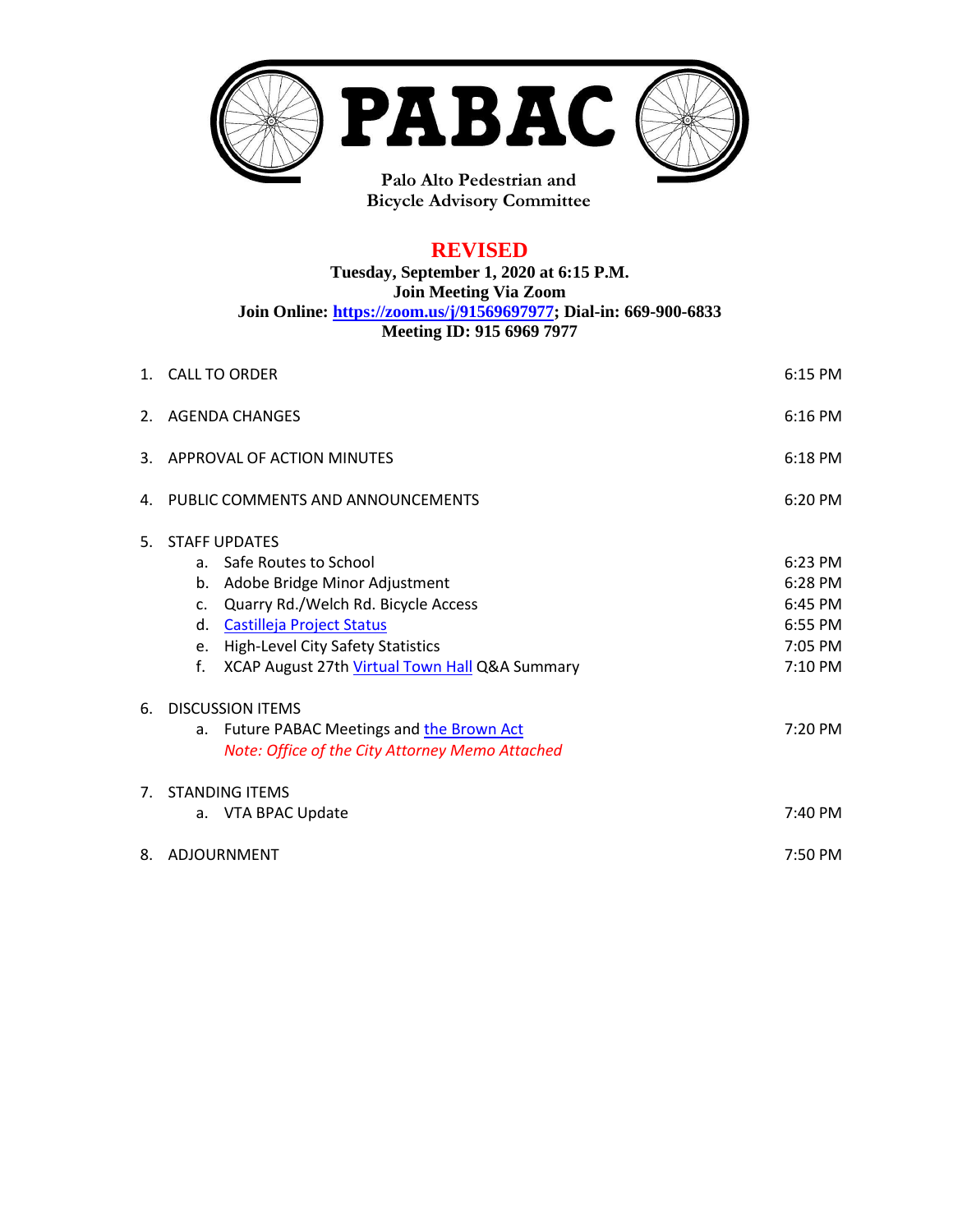|                |                                         | <b>PABAC</b>                                                            |  |
|----------------|-----------------------------------------|-------------------------------------------------------------------------|--|
| $\mathbf{1}$   |                                         |                                                                         |  |
| $\overline{2}$ |                                         |                                                                         |  |
| 3              | Palo Alto Pedestrian and                |                                                                         |  |
| $\overline{4}$ | <b>Bicycle Advisory Committee</b>       |                                                                         |  |
| 5              |                                         |                                                                         |  |
| 6              |                                         |                                                                         |  |
| 7              | <b>Tuesday, August 4, 2020</b>          |                                                                         |  |
| 8              | 6:15 P.M.                               |                                                                         |  |
| 9              |                                         |                                                                         |  |
| 10             | <b>VIRTUAL MEETING</b>                  |                                                                         |  |
| 11             | Palo Alto, CA                           |                                                                         |  |
| 12             |                                         |                                                                         |  |
| 13             |                                         |                                                                         |  |
| 14             | <b>Members Present:</b>                 | Ken Joye (Chair), Arnout Boelens, Nicole Zoeller Boelens, Bill          |  |
| 15             |                                         | Courington, Cedric de la Beaujardiere, Kathy Durham, Penny Ellson, Paul |  |
| 16             |                                         | Goldstein, Robert Neff, Rob Robinson, Steve Rock, Richard Swent, Alan   |  |
| 17             |                                         | Wachtel, Bill Zaumen                                                    |  |
| 18             |                                         |                                                                         |  |
| 19             | <b>Members Absent:</b>                  | Bruce Arthur, Art Liberman (Vice Chair), Owen Longstreth, Eric          |  |
| 20             |                                         | Nordman, Jane Rothstein                                                 |  |
| 21             |                                         |                                                                         |  |
| 22             | <b>Staff Present:</b>                   | Sylvia Star-Lack, Joanna Chan                                           |  |
| 23             |                                         |                                                                         |  |
| 24             | Guest:                                  | Matt Bryant, Tom Shannon                                                |  |
| 25             |                                         |                                                                         |  |
| 26             | <b>CALL TO ORDER</b> at 6:15 p.m.<br>1. |                                                                         |  |
| 27             | <b>AGENDA CHANGES</b><br>2.             |                                                                         |  |
|                |                                         |                                                                         |  |

None

# **3. APPROVAL OF ACTION MINUTES**

- **MOTION**
- Motion by Mr. Rock, seconded by Mr. Swent, to approve the minutes of the June 2, 2020 meeting, as presented. Motion passed 7-0 with 2 abstaining.

# **4. PUBLIC COMMENTS AND ANNOUNCEMENTS**

- Chair Joye announced Silicon Valley Bike Coalition will host the annual Bike Summit this week, including a virtual infrastructure ride with Rosie Mesterhazy, Sylvia Star-Lack, and him.
- Tom Shannon asked the Committee to look at the future traffic situation at Bryant and Embarcadero in light of Castilleja's expansion plans and suggested a study of closing the Bryant/Embarcadero intersection to cars so that only bikes, pedestrians and emergency vehicles
- could cross Embarcadero.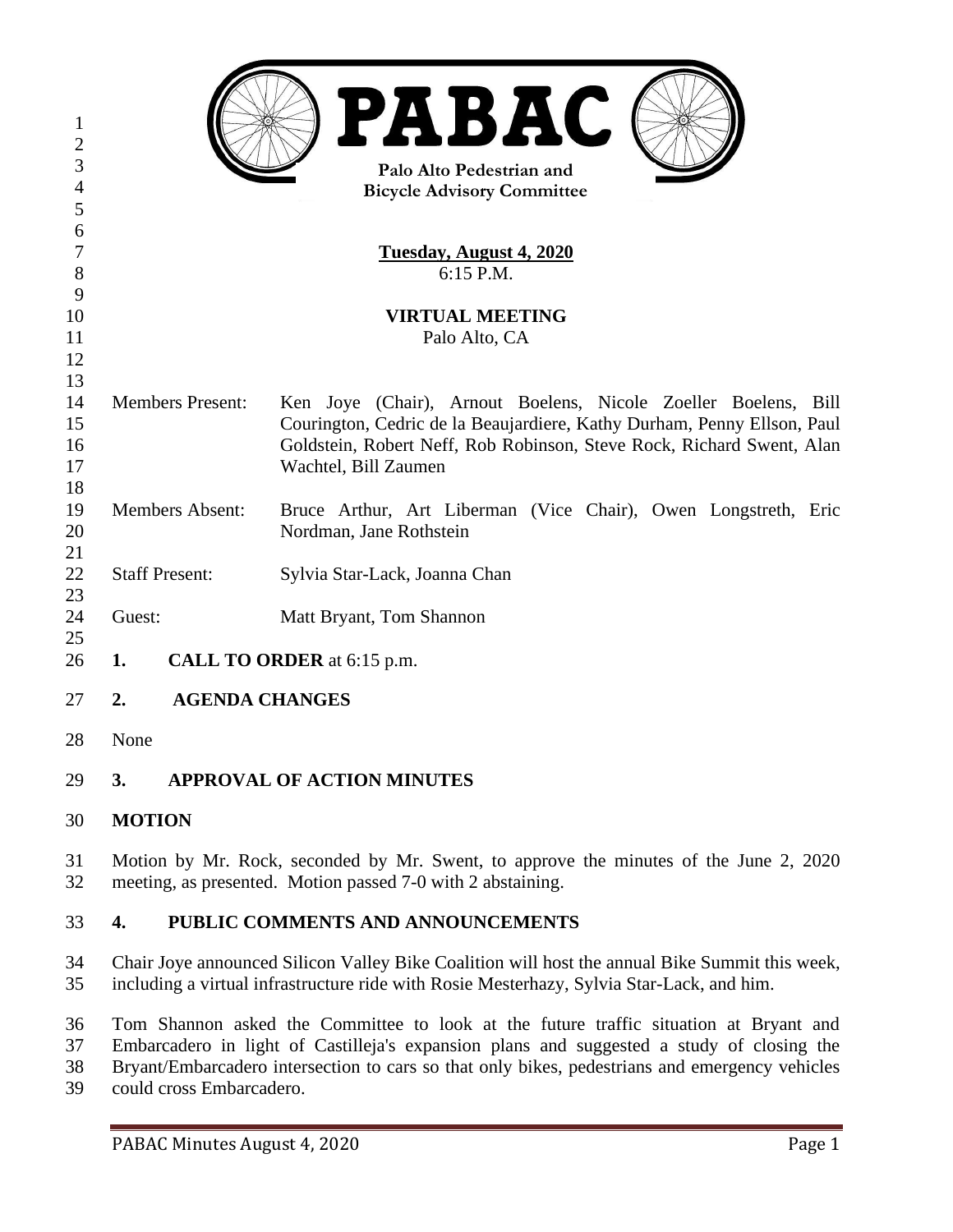# **5. STAFF UPDATES:**

- **a. Current Projects and Programs i. Adobe Bridge ii. Newell Bridge**
- **iii. Charleston/Arastradero Phase 3**
- **iv. Shared Streets**

# **v. Summer Streets**

 Joanna Chan reported the excavation for the structure and preparation of the foundation for the Adobe Bridge is underway. Staff expects the project to be complete by the summer of 2021. City Council certified the EIR for the Newell Bridge project on June 1, and the next step is acquiring permits. In the best-case scenario, work on the project could begin at the end of 2021. City Council approved a maintenance agreement for the Charleston/Arastradero Phase 3 project on June 22. Staff will prepare and submit an encroachment permit application once the City Attorney's Office and City Manager's Office have signed the agreement. Hopefully, Caltrans will approve the City's permit application and the consultant will complete the design around the same time.

 In response to Mr. Neff's question regarding the Newell Bridge project, Sylvia Star-Lack clarified that changing the shoulder to a sidewalk will not affect the bridge design.

Mr. Rock noted some motorists avoid concrete medians by driving in the bicycle lane. This is

 not a safe situation but is encouraged by the geometry of the roadway. The travel lane should be slightly wider so that motorists can travel between the median and the bike lane. Mr. Swent

indicated he has noticed the same thing, especially with commuter buses. Ms. Ellson related that

cars drifted into the bike lane before the medians were installed.

 In reply to Ms. Ellson's questions about the El Camino intersection, Ms. Chan reported an encroachment permit application has not been submitted, and a date to begin work has not been determined.

- Chair Joye requested staff to notify PABAC of the encroachment permit application submission.
- Ms. Chan shared results of the online survey about Shared Streets. Ms. Star-Lack explained that the survey was shared with the community through City messaging and remains open.
- PABAC members noted the inability to draw conclusions from the results and potential flaws in the survey design.
- In answer to inquiries, Ms. Chan indicated comments from the survey have included suggestions for additional roadways, but there was not a survey question on the topic. Ms. Star-Lack reported the survey is not providing data that will support including additional streets in the program. Most comments favored including the entire lengths of Bryant and Park or streets near the respondent's home. The survey language could be revised to include the word "bicycling". Traffic counts have not been conducted but will be conducted soon.
- Ms. Durham shared a photo of a barrier on Park and noted the community's lack of awareness of the Shared Streets program. Ms. Star-Lack commented that traffic engineers would not allow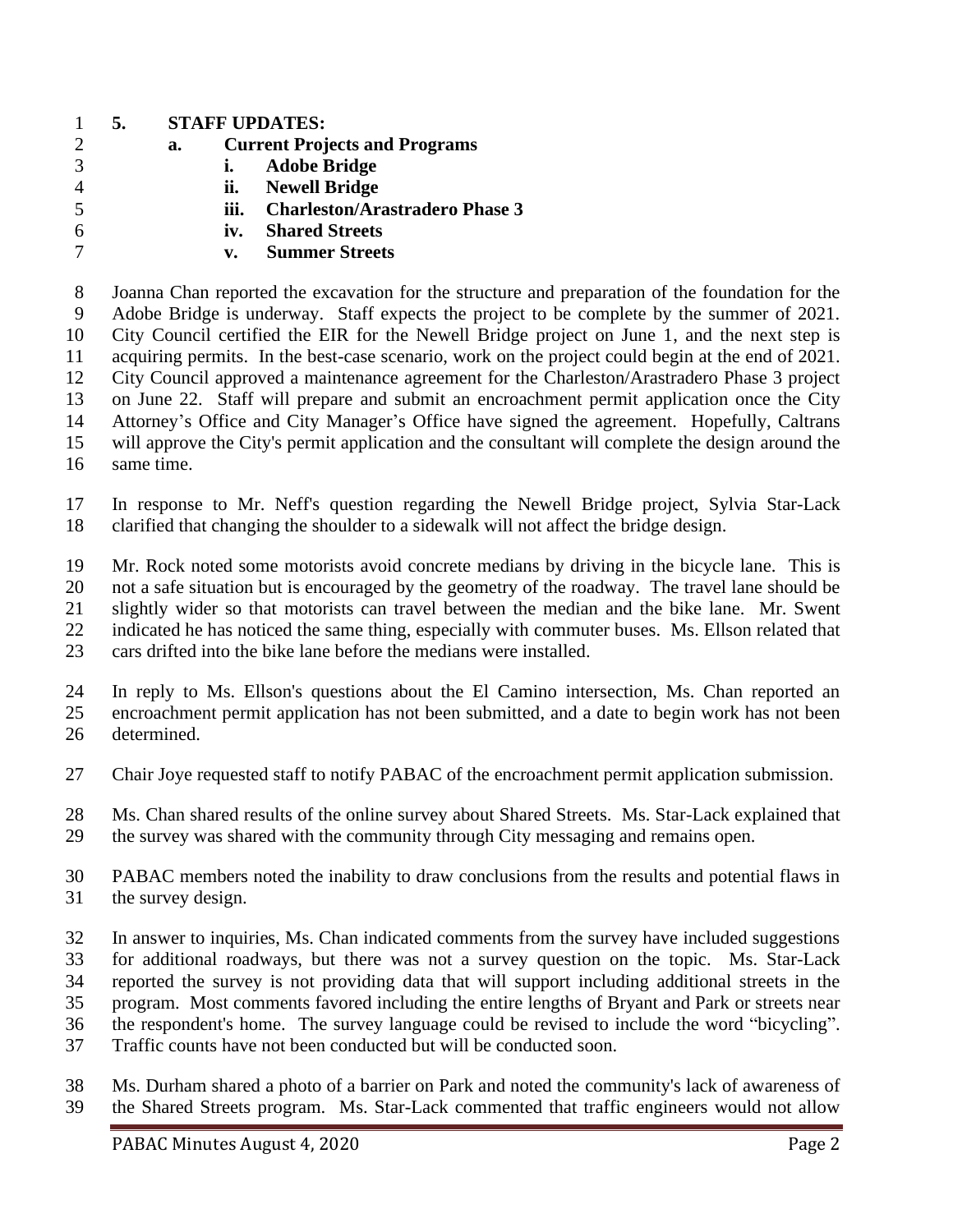barriers to be placed in the roadway, except at the intersection of Bryant and Embarcadero, because of many safety concerns.

 Mr. Rock related that a barrier has appeared in the middle of the lane on Ross Road near Louis. Mr. Goldstein advised that a barrier on Bryant near Forest or Hamilton has been moved frequently. Chair Joye felt the success of Palo Alto's program may be different from the success of other cities' programs because barricades were used differently in Palo Alto. Mr. Bryant suggested including streets with higher traffic volumes and greater population densities. Bill noted outdoor facilities have opened since the program began, and the Shared Streets program may no longer be relevant.

 Ms. Chan shared peak activity counts for the Summer Streets program, which is the closure of University and California Avenues. Ms. Star-Lack clarified that the counts reflect the number

of people present in a 15-minute period.

 Mr. de la Beaujardiere suggested an activity count during weekend brunch hours on California Avenue.

 In response to questions, Ms. Star-Lack reported staff communicates constantly with businesses and develops new permits as the provisions of the public health order change. Demand for bicycle racks has not increased, but people are leaving their bikes everywhere on closed streets. Ms. Star-Lack referred PABAC members to the staff report for the Council's August 10 meeting for detailed information about the Summer Streets program. Businesses obtain parklet permits to

utilize outdoor space, and those permits expire at the end of the calendar year.

- **b. FY21 Transportation Work Plan**
- Ms. Chan presented the draft Transportation Work Plan for fiscal year 2020-2021.

# **c. Transportation Development Act Article 3 Funds and Bicycle/Pedestrian Plan Update**

**i. Brown Act Overview**

 Ms. Chan reported Transportation Development Act Article 3 (TDA 3) funds support bicycle and pedestrian projects. PABAC acts as the City's Bicycle/Pedestrian Advisory Committee, which TDA 3 requires. The City last used TDA 3 funding for bike boulevard projects in FY 2016- 2017. TDA 3 funds have been banked since FY 2017-2018 and must be programmed in FY 2021-2022. Staff plans to utilize TDA 3 funds to update the Bicycle and Pedestrian Transportation Plan (Bike/Ped Plan). In the fall, the Bike/Ped Plan will be an item to vote and motion by PABAC for use of TDA 3 funding. If approved, staff will draft a framework and present it to PABAC in the winter of 2021 and to the Council in the spring of 2021. Staff hopes to issue a Request for Proposals (RFP) in the fall of 2021. She reviewed Brown Act requirements for meetings, communications, notices, and votes.

In reply to questions, Ms. Chan indicated emails regarding the Bike/Ped Plan cannot involve a

- majority of PABAC members. Technically, all PABAC members have been appointed to the
- Bicycle/Pedestrian Advisory Committee.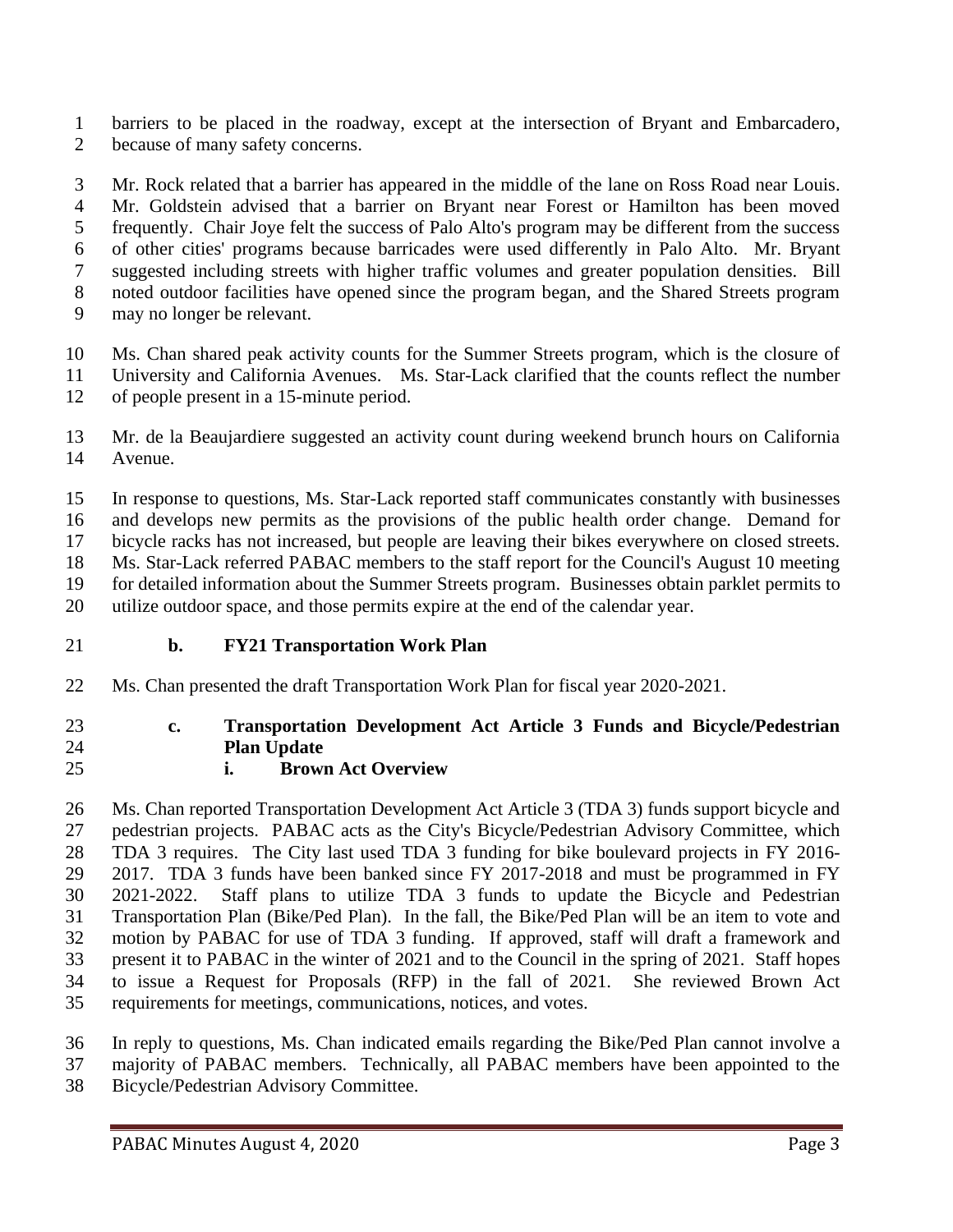Mr. Goldstein understood the need to comply with the Brown Act when designating TDA 3 funding; remarked that complying with the Brown Act when dealing with consultants and the Bike/Ped Plan prior to reviewing a draft update seems extremely burdensome; and requested City Attorney clarification of the issue. Mr. de la Beaujardiere agreed that compliance with the Brown Act applies to the allocation of TDA 3 funding. Ms. Chan will consult and request clarification from the City Attorney.

 Bill questioned the value of the Bike/Ped Plan in comparison to grant funding, for which the Bike/Ped Plan is a requirement. Ms. Star-Lack advised that the Bike/Ped Plan has been helpful, and many of the projects contained in the existing Bike/Ped Plan have been accomplished.

## **d. XCAP Status i. Staff Overview**

 Ripon Bhatia reviewed the alternatives under consideration and information presented to XCAP since June 1. The updated layouts, renderings, fact sheets, and matrix presented to XCAP on July 29 provide a great deal of information and incorporate changes. XCAP will begin its deliberations on a preferred alternative on August 12, present an update to the Council in September, and submit its final report in October or November. The Office of Transportation will host a virtual Town Hall meeting beginning in mid-August, update the Council in September or October, and provide a final report in December. Mr. Bhatia demonstrated a sample virtual Town Hall.

 In reply to inquiries, Mr. Bhatia advised that staff will address data and public comments obtained through the virtual Town Hall while XCAP prepares its final report, which will include public comments provided to XCAP. Staff is coordinating grade crossing plans with Caltrain. Grade crossing alternatives may or may not work with components of Caltrain's electrification project, and future projects have to accommodate and plan for improvements that have been approved or planned. The virtual Town Hall will be available from mid-August to Labor Day and will be self-guided with instructions for accessing features and information. The cost of a virtual Town Hall is comparable to the cost of a traditional meeting, but a virtual meeting's availability 24/7, compliance with public health orders, and elimination of consultant attendance will benefit the City. A consultant is preparing the Town Hall. The layouts and renderings of grade crossing alternatives will hopefully be updated again and shared with the public by August 12. The environmental review will include analyses of vehicle miles traveled (VMT). Staff is exploring ways to increase interaction with the public during a Town Hall and to share participants' questions and comments during the Town Hall.

 Mr. Rock commented that Caltrain should not improve its corridor until the City has planned its grade crossings. Mr. Neff indicated Caltrain's cost to modify electrification infrastructure will be minimal compared to the cost of the electrification project and the cost of grade separations.

 Ms. Ellson noted school will begin about the same time as the virtual Town Hall is available. Carefully worded outreach to PTAs will be needed to gain the attention of students and their parents. She suggested staff invite PAUSD management staff and the Board of Education to the

Town Hall.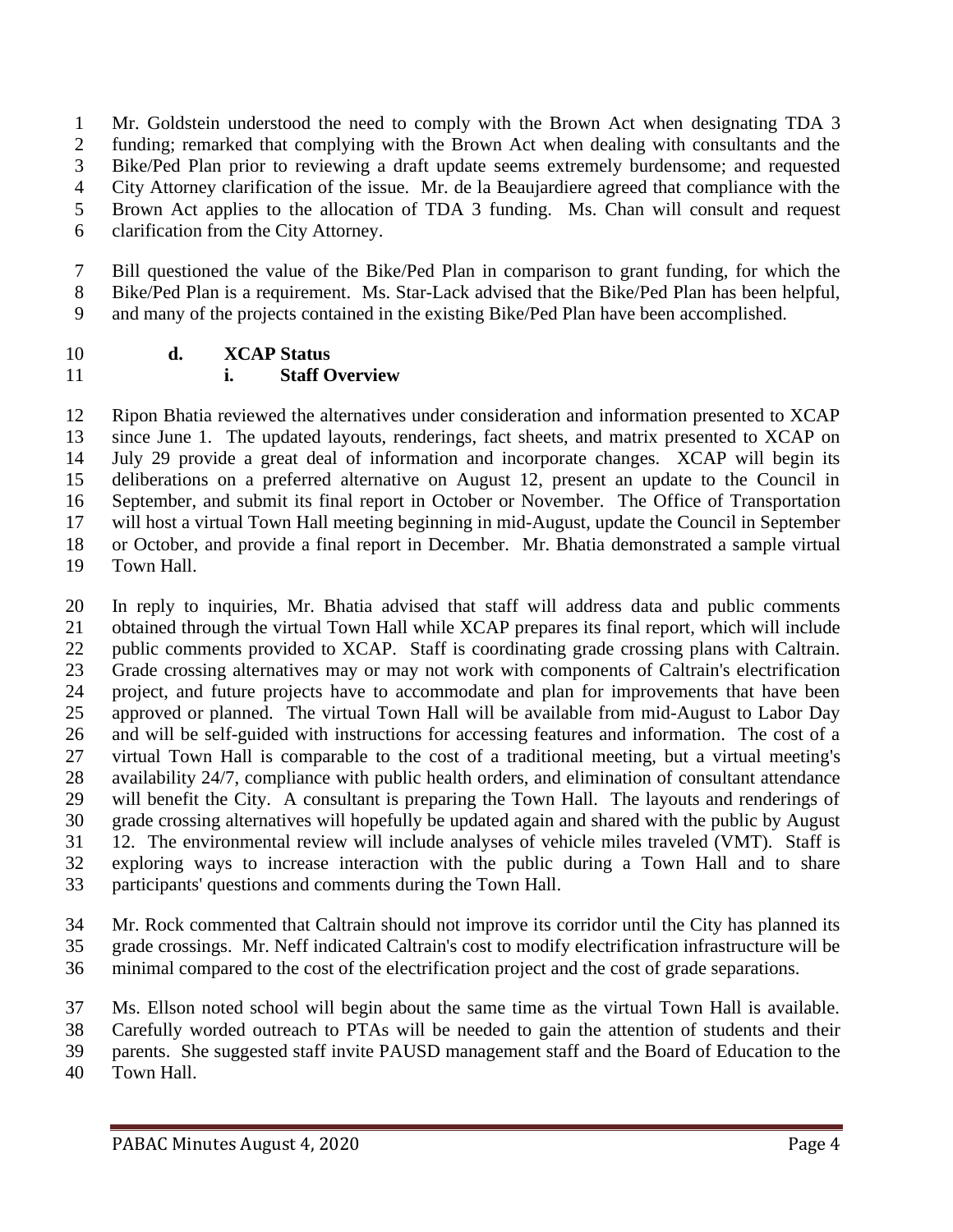# **6. DISCUSSION ITEMS:**

# **a. Safe Routes to School**

 Ms. Chan advised that Safe Routes to School (SRTS) staff is participating in the PAUSD Building Safety and Reopening Committee and will present during the upcoming Bike Summit. Staff continues to develop online SRTS education programming because schools will open with distance learning.

## **7. STANDING ITEMS:**

# **a. VTA BPAC Update**

 Mr. Neff indicated BPAC meetings were canceled in June and July. In May, BPAC approved County TDA funding for updating the County Bike Plan. Recipients of Measure B grants have been selected. He shared photos of construction of the Highway 101 Bike Bridge and the new Ravenswood access trail.

 In answer to queries, Mr. Neff related that the updated County Bike Plan will include County expressways if the County receives funding for the Bike Plan update.

Mr. Goldstein encouraged Mr. Neff to fight for better bike facilities on expressways.

## **8. ADJOURNMENT** at 8:18 p.m.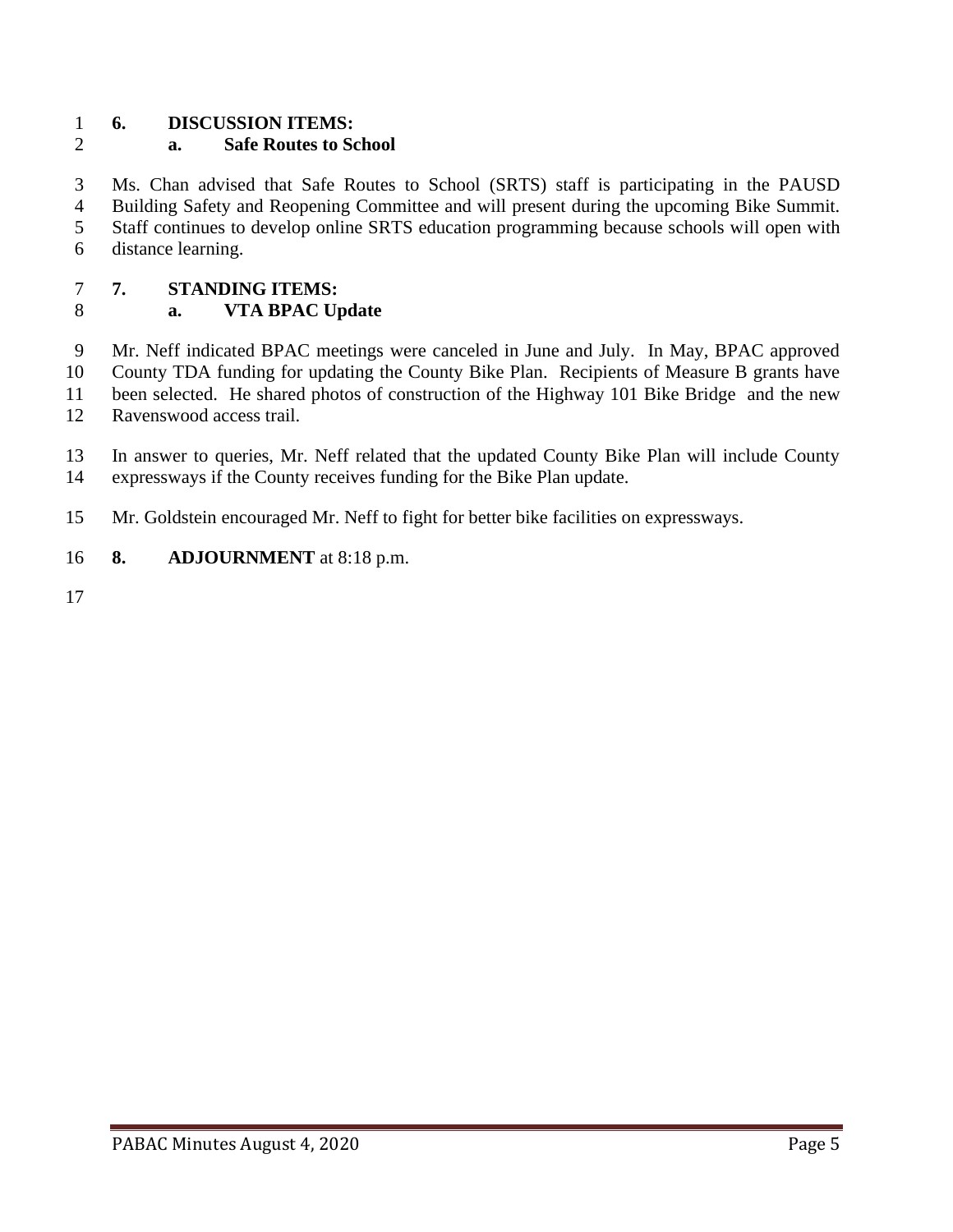

# **Office Memorandum** Office of the City Attorney City of Palo Alto

Date: August 31, 2020 To: Palo Alto Bicycle Advisory Committee From: Sandra Lee, Assistant City Attorney Subject: Brown Act

This memorandum describes the applicability of the Brown Act to the Palo Alto Bicycle Advisory Committee (PABAC).

PABAC is a long-standing committee originally formed and continuing to serve principally as an advisory group to the Chief Transportation Official (CTO) and Office of Transportation staff.

On June 27, 2013, as authorized by state law, the Metropolitan Transportation Commission (MTC) adopted a resolution requiring local agencies seeking funds for bicycle and pedestrian projects under the Transportation Development Act (referred to as "TDA Article 3 funds") to "have a Bicycle Advisory Committee to review and prioritize TDA Article 3 bicycle and pedestrian projects and to participate in the development and review of comprehensive bicycle plans." MTC Resolution No. 4108 further stated, "A city BAC shall be composed of at least 3 members who live or work in the city. More members may be added as desired. They will be appointed by the City Council."

On June 6, 2014, the City Council by resolution established PABAC as the Bicycle Advisory Committee as required under the TDA program per the MTC resolution. Reflecting the language of the MTC resolution, Council Resolution No. 9427 states, "The Council of the City of Palo Alto hereby establishes a Bicycle Advisory Committee (composed of both bicyclists and pedestrians) to review and prioritize TDA Article III bicycle and pedestrian projects and to participate in the development and review of comprehensive bicycle plans."

The Brown Act applies to "legislative bodies" which includes those bodies that are created by formal action of the City Council. Because PABAC was constituted by City Council resolution for specified purposes, PABAC is a legislative body subject to the Brown Act when functioning in this capacity. Specifically, with respect to the review and prioritization of TDA Article 3 funds, PABAC and its members must comply with the Brown Act. Similarly, with respect to the development and review of comprehensive bicycle plans, PABAC and its members must comply with the Brown Act.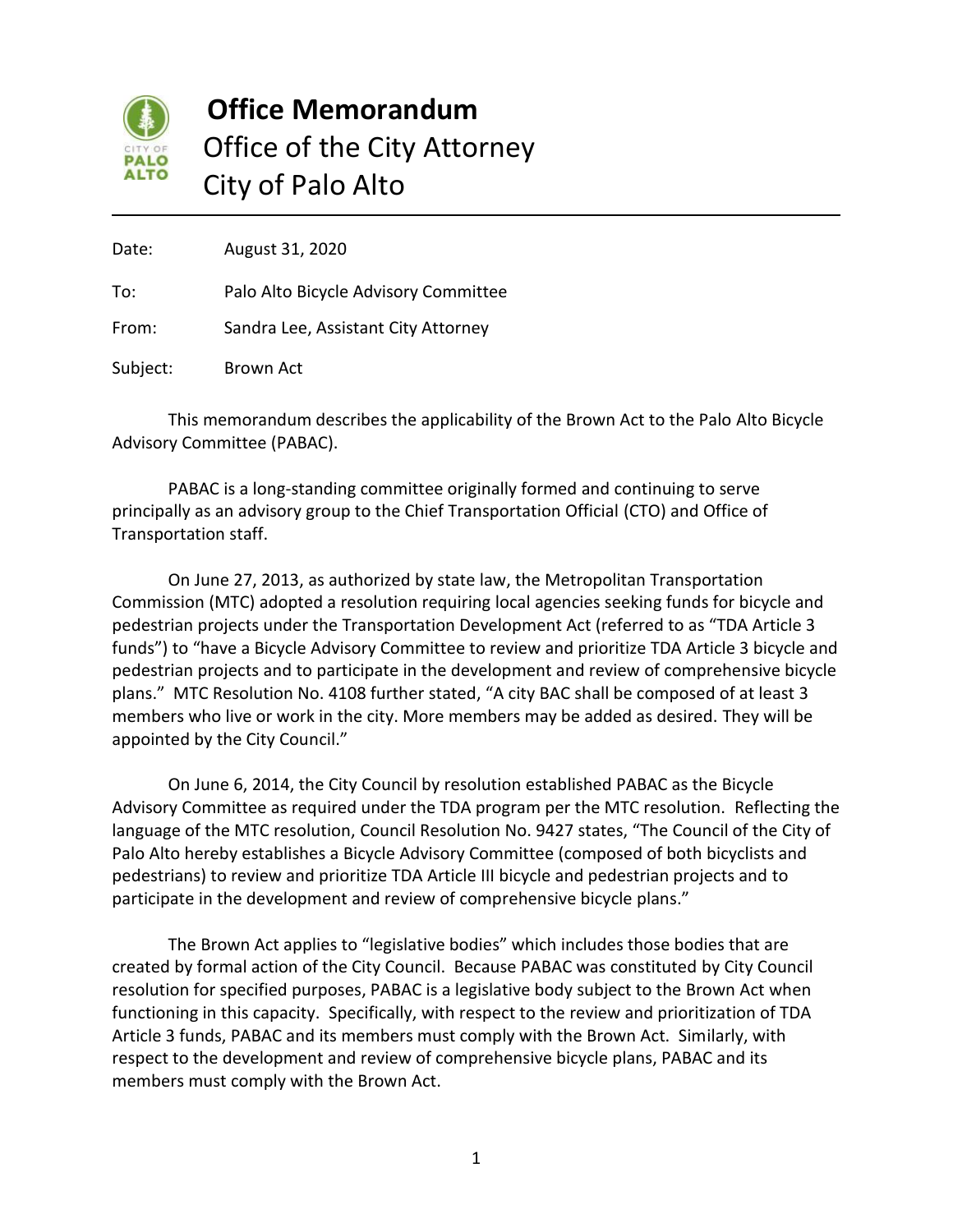Additional resources on the Brown Act, including a short training for boards and commissions, can be found on the City of Palo Alto website at: [https://www.cityofpaloalto.org/gov/boards/board\\_member\\_and\\_commissioner\\_resources/def](https://www.cityofpaloalto.org/gov/boards/board_member_and_commissioner_resources/default.asp) [ault.asp](https://www.cityofpaloalto.org/gov/boards/board_member_and_commissioner_resources/default.asp)

Cc: Philip Kamhi, Chief Transportation Official Sylvia Star-Lack, Transportation Manager Joanna Chan, Senior Transportation Planner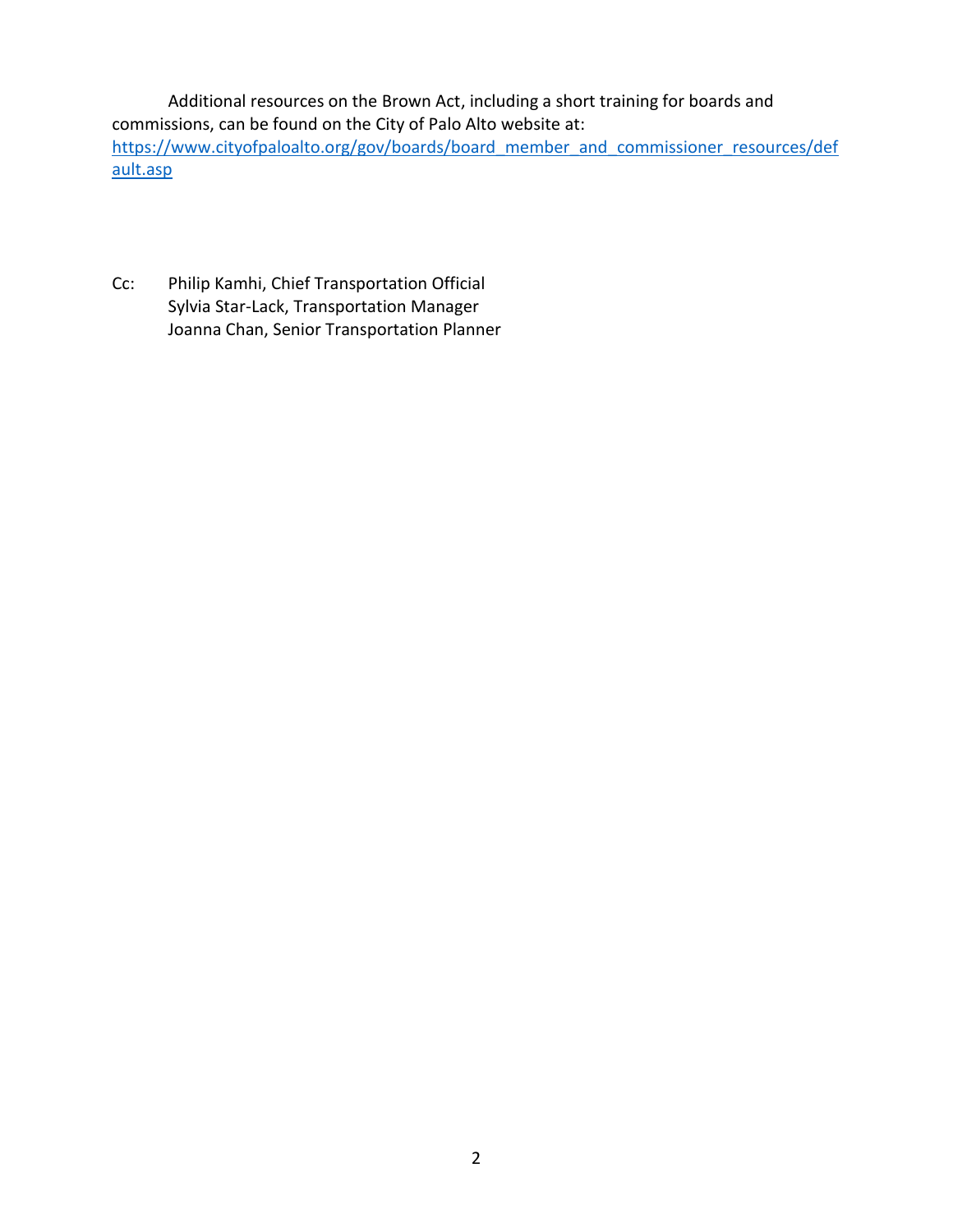Date: June 26, 2013 W.I.: 1514 Referred By: PAC Revised: 02/24/16-C

## ABSTRACT

## Resolution No. 4108, Revised

This resolution establishes policies and procedures for the submission of claims for Article 3 funding for pedestrian and bicycle facilities as required by the Transportation Development Act in Public Utilities Code (PUC) Section 99401.(a). Funding for pedestrian and bicycle projects is established by PUC Section 99233.3.

This resolution supersedes MTC Resolution No. 875, Revised commencing with the FY2014-15 funding cycle.

This resolution was revised on February 24, 2016 to make pedestrian safety education projects eligible for funding, in accordance with recent state law changes.

Further discussion of these procedures and criteria are contained in the Programming and Allocations Summary Sheet dated June 12, 2013 and February 10, 2016.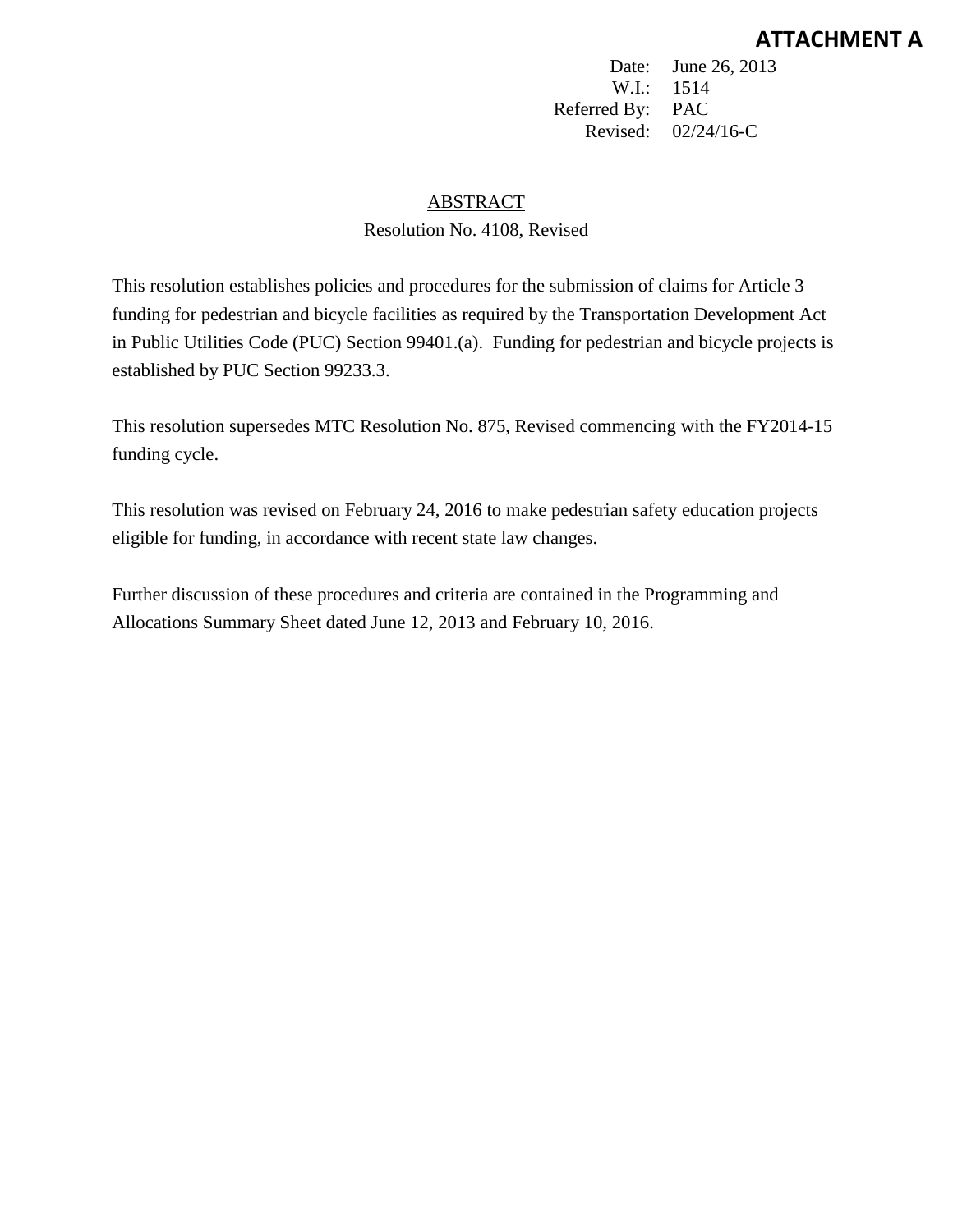Date: June 26, 2013 W.I.: 1514 Referred By: PAC

## RE: Transportation Development Act, Article 3. Pedestrian and Bicycle Projects.

#### METROPOLITAN TRANSPORTATION COMMISSION

#### RESOLUTION NO. 4108

WHEREAS, the Transportation Development Act (TDA), Public Utilities Code (PUC) Section 99200 et seq., requires the Transportation Planning Agency to adopt rules and regulations delineating procedures for the submission of claims for funding for pedestrian and bicycle facilities (Article 3, PUC Section 99233.3); state criteria by which the claims will be analyzed and evaluated (PUC Section <sup>9940</sup> 1(a); and to prepare <sup>a</sup> priority list for funding the construction of pedestrian and bicycle facilities (PUC Section 99234(b)); and

WHEREAS, the Metropolitan Transportation Commission (MTC), as the Transportation Planning Agency for the San Francisco Bay Region, adopted MTC Resolution No. <sup>875</sup> entitled 'Transportation Development Act, Article 3, Pedestrian/Bicycle Projects', that delineates procedures and criteria for submission of claims for Article <sup>3</sup> funding for pedestrian and bicycle facilities; and

WHEREAS, MTC desires to update these procedures and criteria commencing with the FY2014-15 funding cycle, now therefore be it

RESOLVED, that MTC adopts its policies and procedures for TDA funding for pedestrian and bicycle facilities described in Attachment <sup>A</sup> ; and be it further

RESOLVED, that the prior policy governing allocation of funds contained in Resolution No. <sup>875</sup> is superseded by this resolution, effective with the FY <sup>20</sup> 14-15 funding cycle.

METROPOLITAN TRANSPORTATION COMMISSION

JLtj Amy Rein We**X**th, Chair

The above resolution was approved by the Metropolitan Transportation Commission at <sup>a</sup> regular meeting of the Commission held in Oakland, California, on June 26, 2013.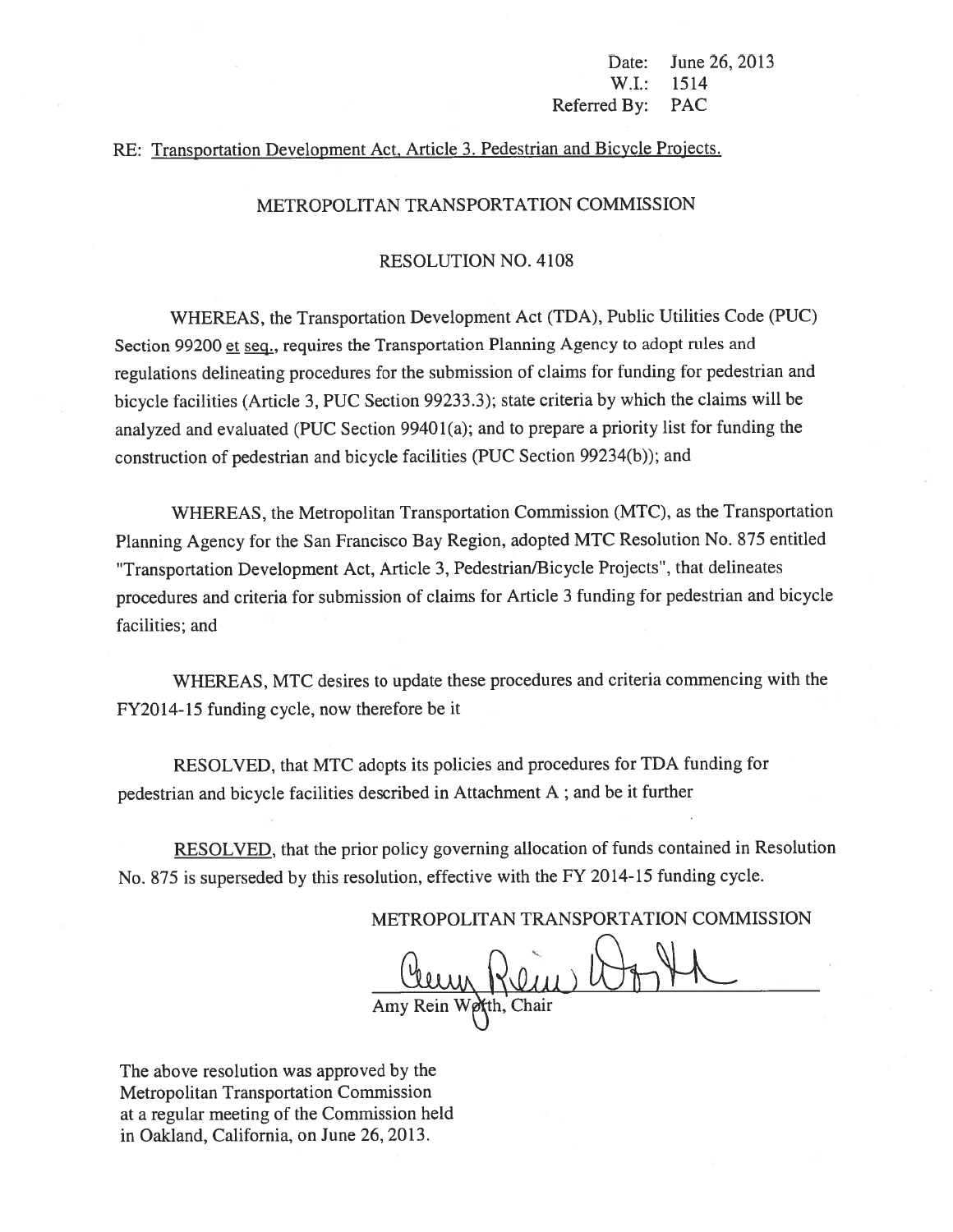Date: June 26, 2013 W.I.: 1514 Referred By: PAC Revised: 02/24/16-C

> Attachment A Resolution No. 4108 Page 1 of 7

### TRANSPORTATION DEVELOPMENT ACT, ARTICLE 3, PEDESTRIAN/BICYCLE PROJECTS Policies and Procedures

## Eligible Claimants

The Transportation Development Act (TDA), Public Utilities Code Sections 99233.3 and 99234, makes funds available in the nine-county Metropolitan Transportation Commission (MTC) Region for the exclusive use of pedestrian and bicycle projects. MTC makes annual allocations of TDA Article 3 funds to eligible claimants after review of applications submitted by counties or congestion management agencies.

All cities and counties in the nine counties in the MTC region are eligible to claim funds under TDA Article 3. Joint powers agencies composed of cities and/or counties are also eligible provided their JPA agreement allows it to claim TDA funds.

### Application

- 1. Counties or congestion management agencies will be responsible for developing a program of projects not more than annually, which they initiate by contacting the county and all cities and joint powers agencies within their jurisdiction and encouraging submission of project applications.
- 2. Claimants will send one or more copies of project applications to the county or congestion management agency (see "Priority Setting" below).
- 3. A project is eligible for funding if:
	- a. The project sponsor submits a resolution of its governing board that addresses the following six points:
		- 1. There are no legal impediments regarding the project.
		- 2. Jurisdictional or agency staffing resources are adequate to complete the project.
		- 3. There is no pending or threatened litigation that might adversely affect the project or the ability of the project sponsor to carry out the project.

4. Environmental and right-of-way issues have been reviewed and found to be in such a state that fund obligation deadlines will not be jeopardized.

5. Adequate local funding is available to complete the project.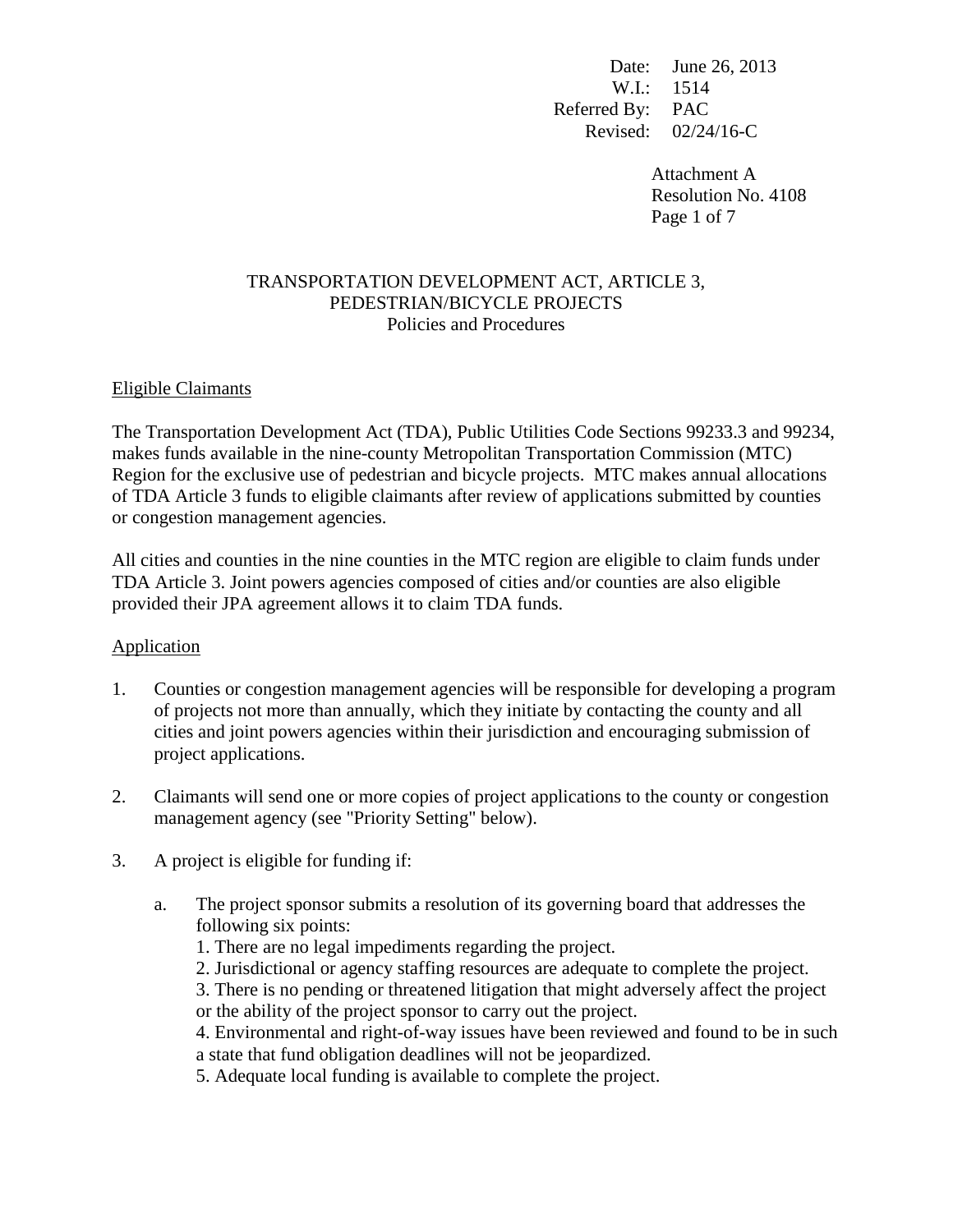6. The project has been conceptually reviewed to the point that all contingent issues have been considered.

- b. The funding requested is for one or more of the following purposes:
	- 1. Construction and/or engineering of a bicycle or pedestrian capital project
	- 2. Maintenance of a multi-purpose path which is closed to motorized traffic
	- 3. Bicycle safety education program (no more than 5% of county total).

4. Development of a comprehensive bicycle or pedestrian facilities plans (allocations to a claimant for this purpose may not be made more than once every five years). 5. Restriping Class II bicycle lanes.

Refer to Appendix A for examples of eligible projects.

- c. The claimant is eligible to claim TDA Article 3 funds under Sections 99233.3 or 99234 of the Public Utilities Code.
- d. If it is a Class I*,* II or III bikeway project, it must meet the mandatory minimum safety design criteria published in Chapter 1000 of the California Highway Design Manual (Available via Caltrans headquarters' World Wide Web page)*;* or if it is a pedestrian facility, it must meet the mandatory minimum safety design criteria published in Chapter 100 of the California Highway Design Manual (Available via Caltrans headquarters' World Wide Web page).
- e. The project is ready to implement and can be completed within the three year eligibility period.
- f. *If* the project *includes construction, that it* meets the requirements of the California Environmental Quality Act (CEQA, Public Resources Code Sections 21000 et seq.) and project sponsor submits an environmental document that has been stamped by the County Clerk within the past three years.
- g. A jurisdiction agrees to maintain the facility.
- h. The project is included in a locally approved bicycle, pedestrian, transit, multimodal, complete streets, or other relevant plan.

# Priority Setting

- 1. The county or congestion management agency (CMA) shall establish a process for establishing project priorities in order to prepare an annual list of projects being recommended for funding.
- 2. Each county and city is required to have a Bicycle Advisory Committee (BAC) to review and prioritize TDA Article 3 bicycle and pedestrian projects and to participate in the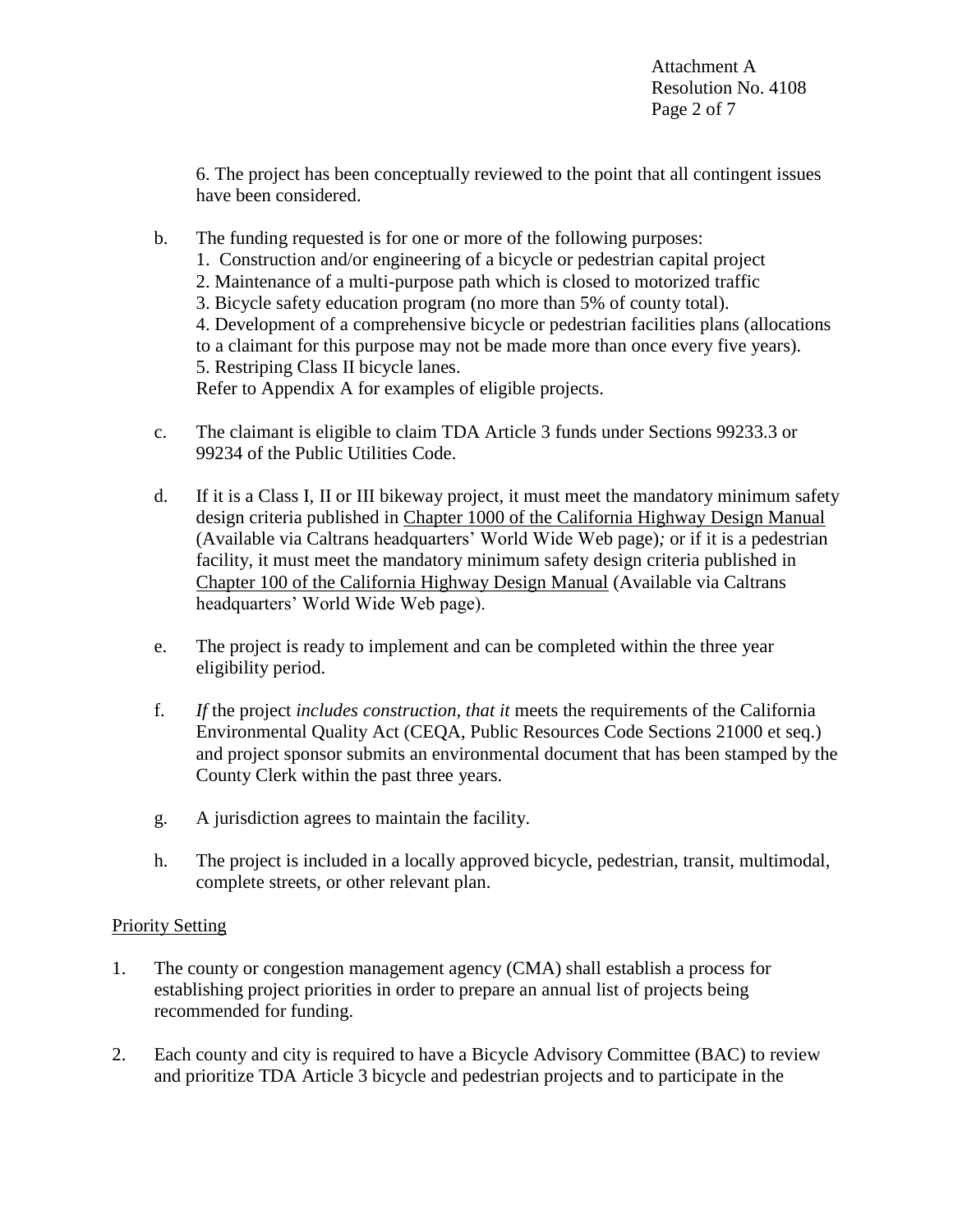development and review of comprehensive bicycle plans. BACs should be composed of both bicyclists and pedestrians.

A city BAC shall be composed of at least 3 members who live or work in the city. More members may be added as desired. They will be appointed by the City Council. The City or Town Manager will designate staff to provide administrative and technical support to the Committee.

An agency can apply to MTC for exemption from the city BAC requirement if they can demonstrate that the countywide BAC provides for expanded city representation.

A county BAC shall be composed of at least 5 members who live or work in the county. More members may be added as desired. The County Board of Supervisors or Congestion Management Agency (CMA) will appoint BAC members. The county or congestion management agency executive/administrator will designate staff to provide administration and technical support to the Committee.

- 3. All proposed projects shall be submitted to the County or congestion management agency for evaluation/prioritization. Consistent with the county process, either the Board of Supervisors or the Congestion Management Agency (CMA) will adopt the countywide list and forward it to MTC for approval.
- 4. The county or congestion management agency will forward to MTC a copy of the following:
	- a) Applications for the recommended projects, including a governing body resolution, stamped environmental document, and map for each, as well as a cover letter stating the total amount of money being claimed; *and confirmation that each project meets Caltrans' minimum safety design criteria and can be completed before the allocation expires.*
	- b) The complete priority list of projects with an electronic version to facilitate grant processing.
	- c) A Board of Supervisors' or CMA resolution approving the priority list and authorizing the claim.

## MTC Staff Evaluation

MTC Staff will review the list of projects submitted by each county. If a recommended project is eligible for funding, falls within the overall TDA Article 3 fund estimate level for that county, and has a completed application, staff will recommend that funds be allocated to the project.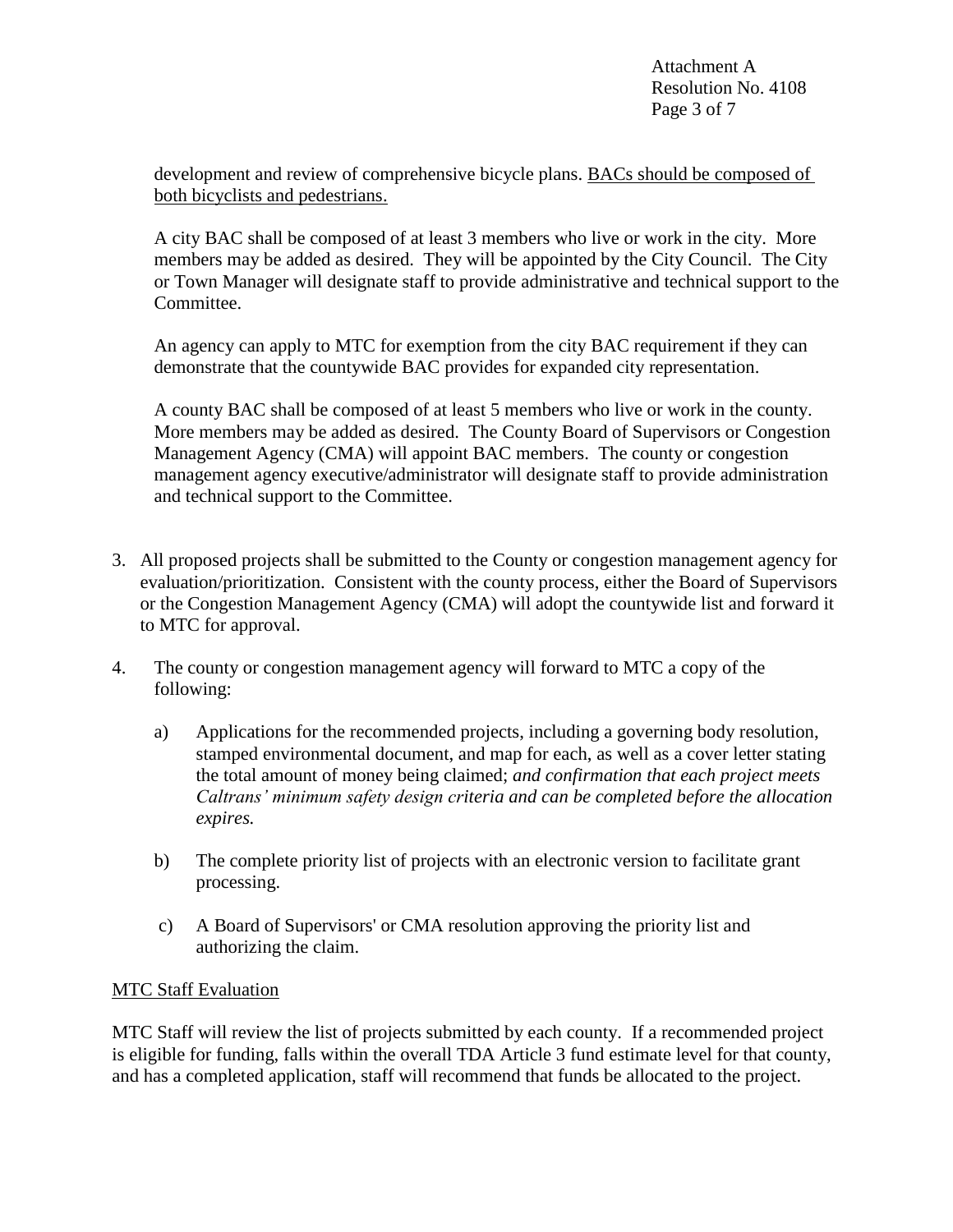Attachment A Resolution No. 4108 Page 4 of 7

### Allocation

The Commission will approve the allocation of funds for the recommended projects. The County Auditor will be notified by allocation instructions to reserve funds for the approved projects. Claimants will be sent copies of the allocation instructions and funds should be invoiced in accordance with the "Disbursement" section below.

#### Eligible Expenditures

Eligible expenditures may be incurred from the start of the fiscal year of award plus two additional fiscal years. Allocations expire at the end of third fiscal year following allocation. For example, if funds are allocated to a project in October 2014, a claimant may be reimbursed for eligible expenses that were incurred on or after July 1, 2014. The allocation expires on June 30, 2017 and all eligible expenses must be incurred before this date. All disbursement requests should be submitted by August 31, 2017.

#### **Disbursement**

1. The claimant shall submit to MTC the following, no later than two months after the grant expiration date:

> a) A copy of the allocation instructions along with a dated cover letter referring to the project by name*,* dollar amount and allocation instruction number and the request for a disbursement of funds;

b) Documents showing that costs have been incurred during the period of time covered by the allocation.

c) With the final invoice, the claimant shall submit a one paragraph summary of work completed with the allocated funds. This information may be included in the cover letter identified in bullet "a" above and is required before final disbursement is made. If the project includes completion of a Class I, II or III bicycle facility, this information should be added to Bikemapper or a request should be made to MTC to add it to Bikemapper.

2. MTC will approve the disbursement and, if the disbursement request was received in a timely fashion and the allocation instruction has not expired, been totally drawn down nor been rescinded, issue an authorization to the County Auditor to disburse funds to the claimant.

### Rescissions and Expired Allocations

Funds will be allocated to claimants for specific projects, so transfers of funds to other projects sponsored by the same claimant may not be made. If a claimant has to abandon a project or cannot complete it within the time allowed, it should ask the county or congestion management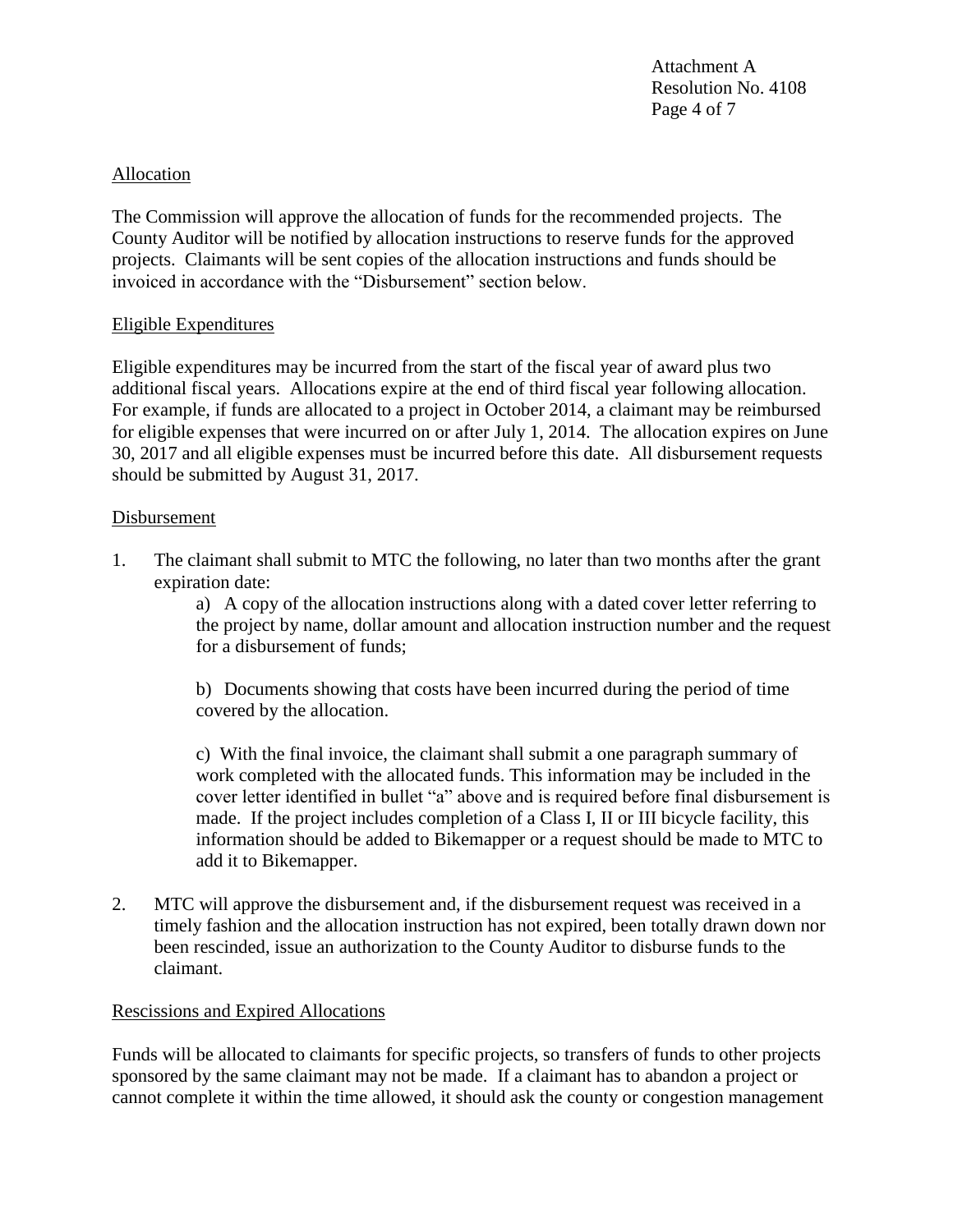Attachment A Resolution No. 4108 Page 5 of 7

agency to request that MTC rescind the allocation. Rescission requests may be submitted to and acted upon by MTC at any time during the year. Rescinded funds will be returned to the county's apportionment.

Allocations that expire without being fully disbursed will be disencumbered in the fiscal year following expiration. The funds will be returned to county's apportionment and will be available for allocation.

### Fiscal Audit

All claimants that have received an allocation of TDA funds are required to submit an annual certified fiscal and compliance audit to MTC and to the Secretary of Business and Transportation Agency within 180 days after the close of the fiscal year, in accordance with PUC Section 99245. Article 3 applicants need not file a fiscal audit if TDA funds were not expended (that is, costs incurred) during a given fiscal year. However, the applicant should submit a statement for MTC's records certifying that no TDA funds were expended during the fiscal year*.* Failure to submit the required audit for any TDA article will preclude MTC from making a new Article 3 allocation. For example, a delinquent Article 4.5 fiscal audit will delay any other TDA allocation to the city/county with an outstanding audit. Until the audit requirement is met, no new Article 3 allocations will be made.

TDA Article 3 funds may be used to pay for the fiscal audit required for this funding.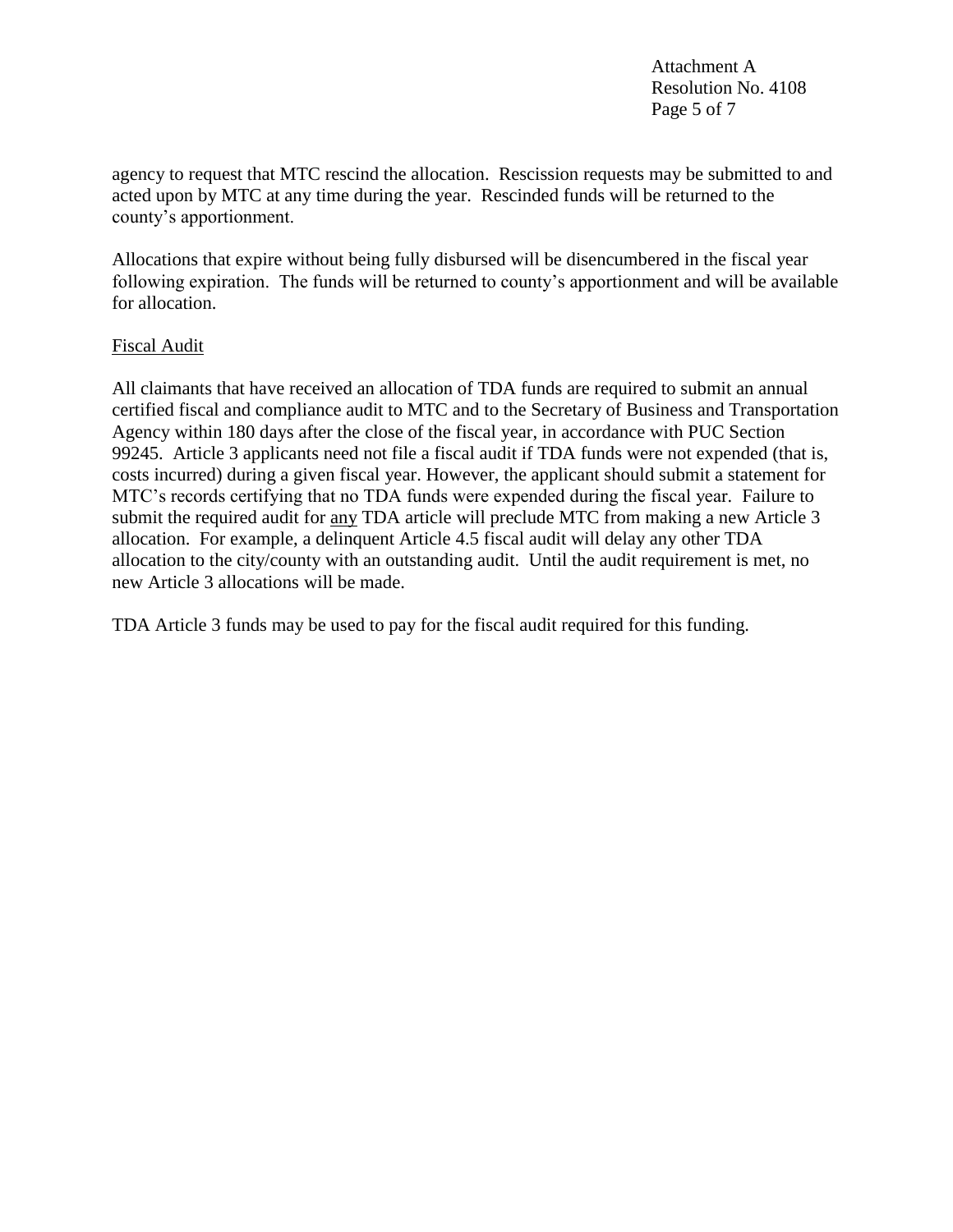Attachment A Resolution No. 4108 Page 6 of 7

## **Appendix A: Examples of Eligible Projects**

- 1. Projects that eliminate or improve an identified problem area (specific safety hazards such as high-traffic narrow roadways or barriers to travel) on routes that would otherwise provide relatively safe and direct bicycle or pedestrian travel use. For example, roadway widening, shoulder paving, restriping or parking removal to provide space for bicycles; a bicycle/pedestrian bridge across a stream or railroad tracks on an otherwise useful route; a segment of multi-purpose path to divert young bicyclists from a high traffic arterial; a multi-purpose path to provide safe access to a school or other activity center; replacement of substandard grates or culverts; adjustment of traffic-actuated signals to make them bicycle sensitive. Projects to improve safety should be based on current traffic safety engineering knowledge.
- 2. Roadway improvements or construction of a continuous interconnected route to provide reasonably direct access to activity centers (employment, educational, cultural, recreational) where access did not previously exist or was hazardous. For example, development of Multi-purpose paths on continuous rights-of-way with few intersections (such as abandoned railroad rights-of-way) which lead to activity centers; an appropriate combination of Multi-purpose paths, Class II, and Class III bikeways on routes identified as high demand access routes; bicycle route signs or bike lanes on selected routes which receive priority maintenance and cleaning.
- 3. Secure bicycle parking facilities, especially in high use activity areas, at transit terminals, and at park-and-ride lots. Desirable facilities include lockers, sheltered and guarded checkin areas; self-locking sheltered racks that eliminate the need to carry a chain and racks that accept U-shaped locks.
- 4. Other provisions that facilitate bicycle/transit trips and walk/transit. For example, bike racks on buses, paratransit/trailer combinations, and bicycle loan or check-in facilities at transit terminals, bus stop improvements, wayfinding signage.
- 5. Maintenance of multiple purpose pathways that are closed to motorized traffic or for the purposes of restriping Class II bicycle lanes (provided that the total amount for Class II bicycle lane restriping does not exceed twenty percent of the county's total TDA Article 3 allocation).
- 6. Funds may be used for construction and plans, specification, and estimates (PS&E) phases of work. Project level environmental, planning, and right-of-way phases are not eligible uses of funds.
- 7. Projects that enhance or encourage bicycle or pedestrian commutes, including Safe Routes to Schools projects.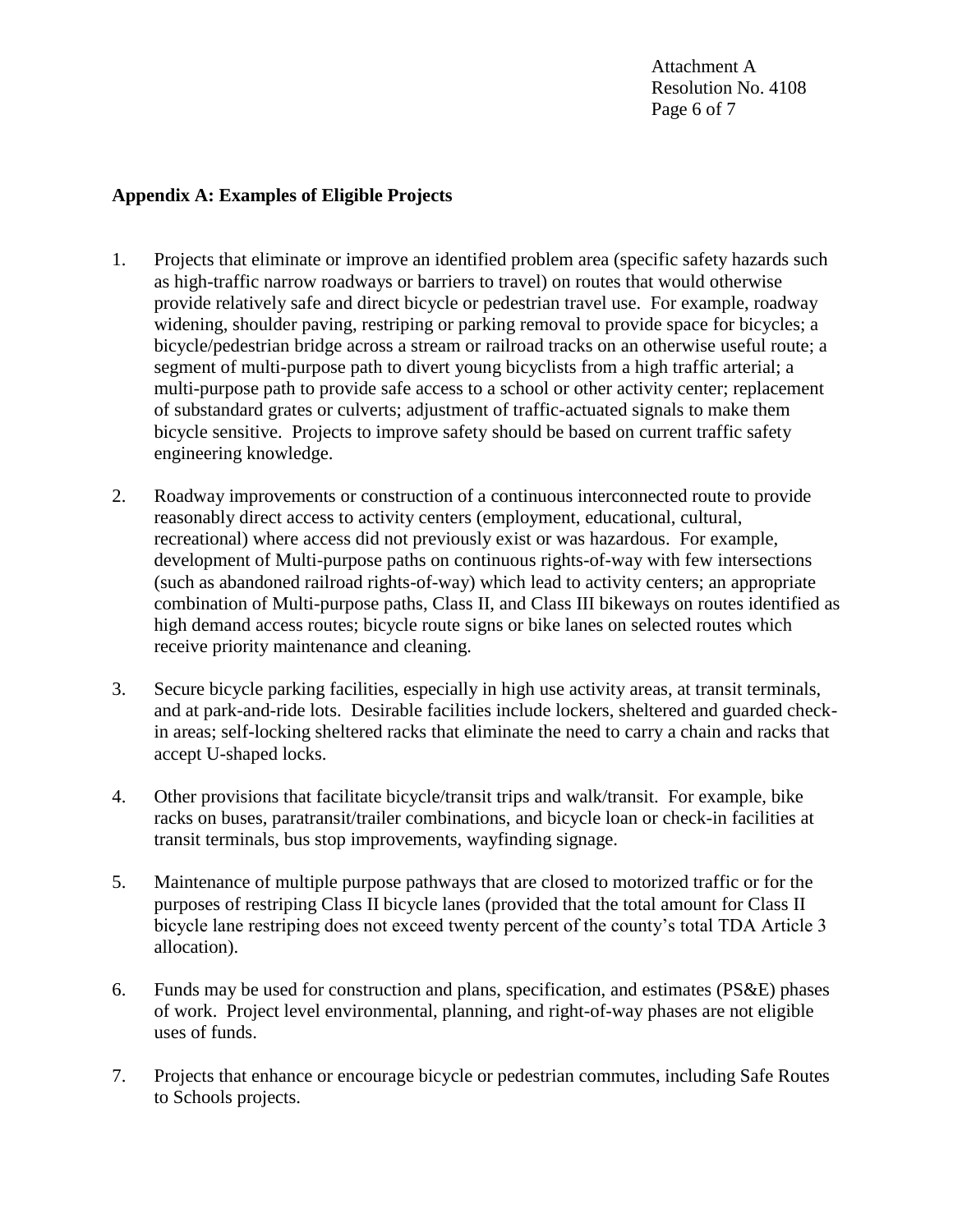- 8. Intersection safety improvements including bulbouts/curb extensions, transit stop extensions, installation of pedestrian countdown or accessible pedestrian signals, or pedestrian signal timing adjustments. Striping high-visibility crosswalks or advanced stopback lines, where warranted.
- 9. Purchase and installation of pedestrian traffic control devices, such as High-intensity Activated crossWalK (HAWK) beacons, rectangular rapid flashing beacons (RRFB), or pedestrian safety "refuge" islands, where warranted.
- 10. Projects that provide connection to and continuity with longer routes provided by other means or by other jurisdictions to improve regional continuity.
- 11. The project may be part of a larger roadway improvement project as long as the funds are used only for the bicycle and/or pedestrian component of the larger project.
- 12. Bicycle and Pedestrian Safety Education Programs. Up to five percent of a county's Article 3 fund may be expended to supplement monies from other sources to fund public bicycle and pedestrian safety education programs and staffing.
- 13. Comprehensive Bicycle and Pedestrian Facilities Plan. Funds may be allocated for these plans (emphasis should be for accommodation of bicycle and walking commuters rather than recreational uses). A city or county may not receive allocation*s* for these plans more than once every five years. Environmental documentation and approval necessary for plan adoption is an eligible expense.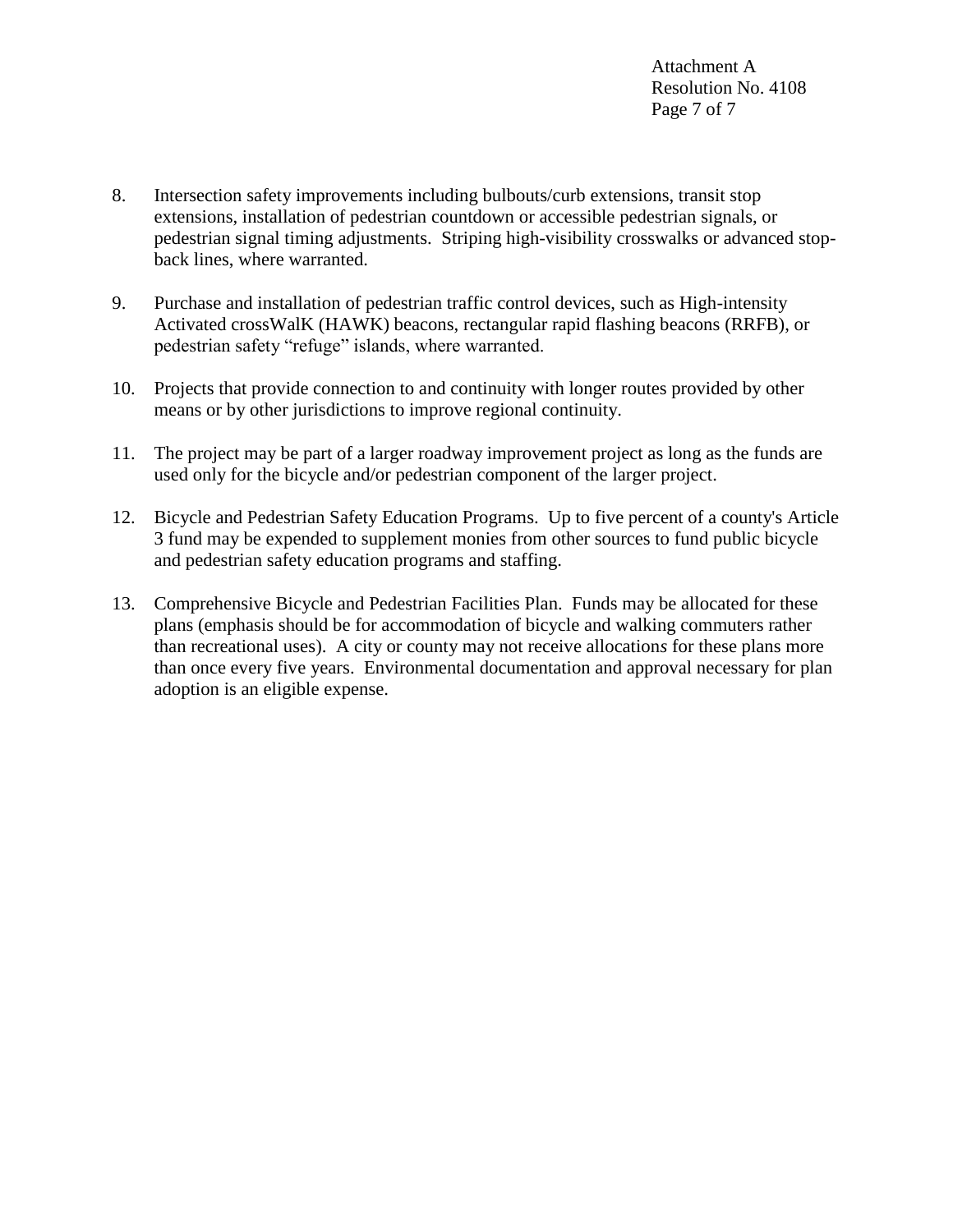## Resolution No. 9427 Resolution of the Council of the City of Palo Alto to Appoint Members to the Palo Alto Bicyde and Pedestrian Advisory Committee

#### RECITALS

A. Artide Ill of the Transportation Development Act (TDA), Public Utilities Code (PUC) Section 99200 *et seq.,* authorizes the submission of claims to a regional transportation planning agency for the funding of projects exclusively for the benefit and / or use of pedestrians and bicyclists.

B. The Metropolitan Transportation Commission (MTC), as the regional transportation planning agency for the San Francisco Bay region, has adopted MTC Resolution No. 4108, entitled "Transportation Development Act, Article 3. Pedestrian and Bicyde Projects," which delineates procedures and criteria for submission of requests for the allocation of "TDA Artide Ill" funding.

C. MTC Resolution No. 4108 requires that, to be eligible for the allocation of TDA Artide Ill funds, each city must have a Bicyde Advisory Committee (BAC), composed of both bicydists and pedestrians, to review and prioritize TDA Artide Ill bicycle and pedestrian projects and to participate in the development and review of comprehensive bicyde plans.

D. MTC Resolution No. 4108 additionally requires that, to be eligible for the allocation of TDA Artide Ill funds, each city's BAC must be composed of at least three (3) members who live or work in the city and are appointed by the City Council.

E. The Palo Alto Bicyde and Pedestrian Advisory Committee is a BAC composed of bicydists and pedestrians who live or work in the City of Palo Alto, which reviews and prioritizes TDA Artide Ill bicyde and pedestrian projects and participates in the development and review of comprehensive bicyde plans.

F. The City of Palo Alto desires to submit a request to MTC for the allocation of TDA Article III funds to support projects that are for the exclusive benefit and / or use of pedestrians and / or bicyclists.

The Council of the City of Palo Alto RESOLVES as follows:

SECTION 1. The Council of the City of Palo Alto hereby establishes a Bicycle Advisory Committee (composed of both bicyclists and pedestrians) to review and prioritize TDA Article Ill bicycle and pedestrian projects and to participate in the development and review of comprehensive bicycle plans. At least three of the members of the BAC shall live or work in the City and shall be appointed by the Council. Each of the three Council appointed members shall serve a term of at least two (2) years, unless he or she resigns, is removed from office, or is otherwise disqualified from serving as a member of the Committee. For purposes of conducting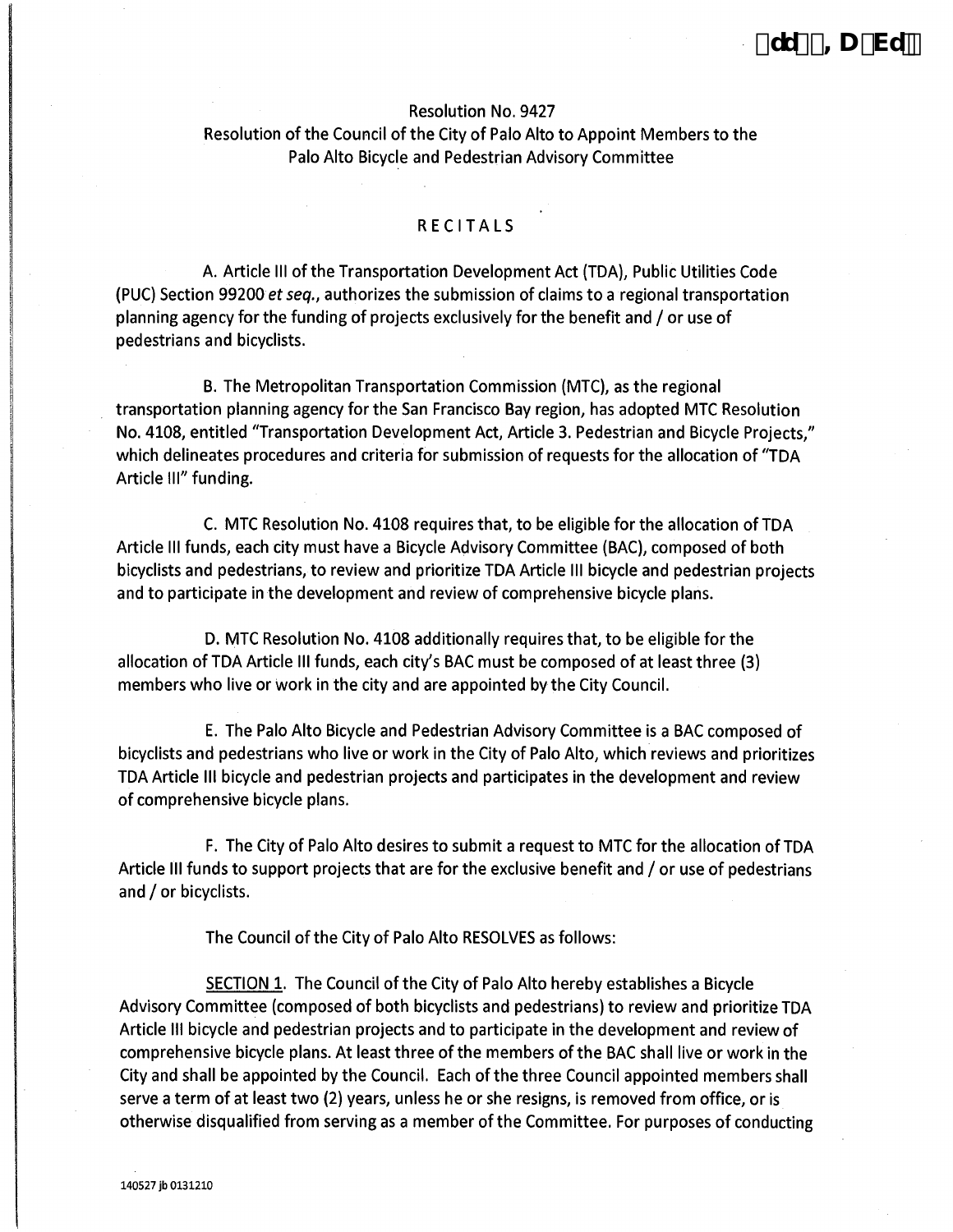business in accordance with the Committee's scope as established in this Resolution, a quorum shall be 2 Council appointed members.

SECTION 2. The City Council appoints the following members, noting their respective interests, to the Palo Alto Bicycle and Pedestrian Advisory Committee to serve on the BAC:

> **Robert Neff (Chair),** Bicycle **Eric Nordman (Vice-Chair),** Bicycle **Paul Goldstein,** Bicycle **Richard Swent,** Pedestrian **Bill Courington,** Bicycle **Ann Crichton,** Pedestrian **Cedric De La Beaujardiere,** Bicycle **William Robinson,** Bicycle **Steve Rock,** Bicycle **Jane Rothstein,** Bicycle **William Zaumen,** Bicycle

SECTION 3. If at any time, there exists less than three Council appointed members, the City shall conduct recruitments and the Council shall make additional appointments to assure the existence of three Council appointed members.

SECTION 4. The Council designates the following City employees, noting their. respective city interest, to provide administrative and technical support to the Committee:

> **Jaime Rodriguez,** Engineering **Sylvia Star-Lack,** Safe Routes to School **Diana Tamale,** Administrative Support

*II II II II II II II II*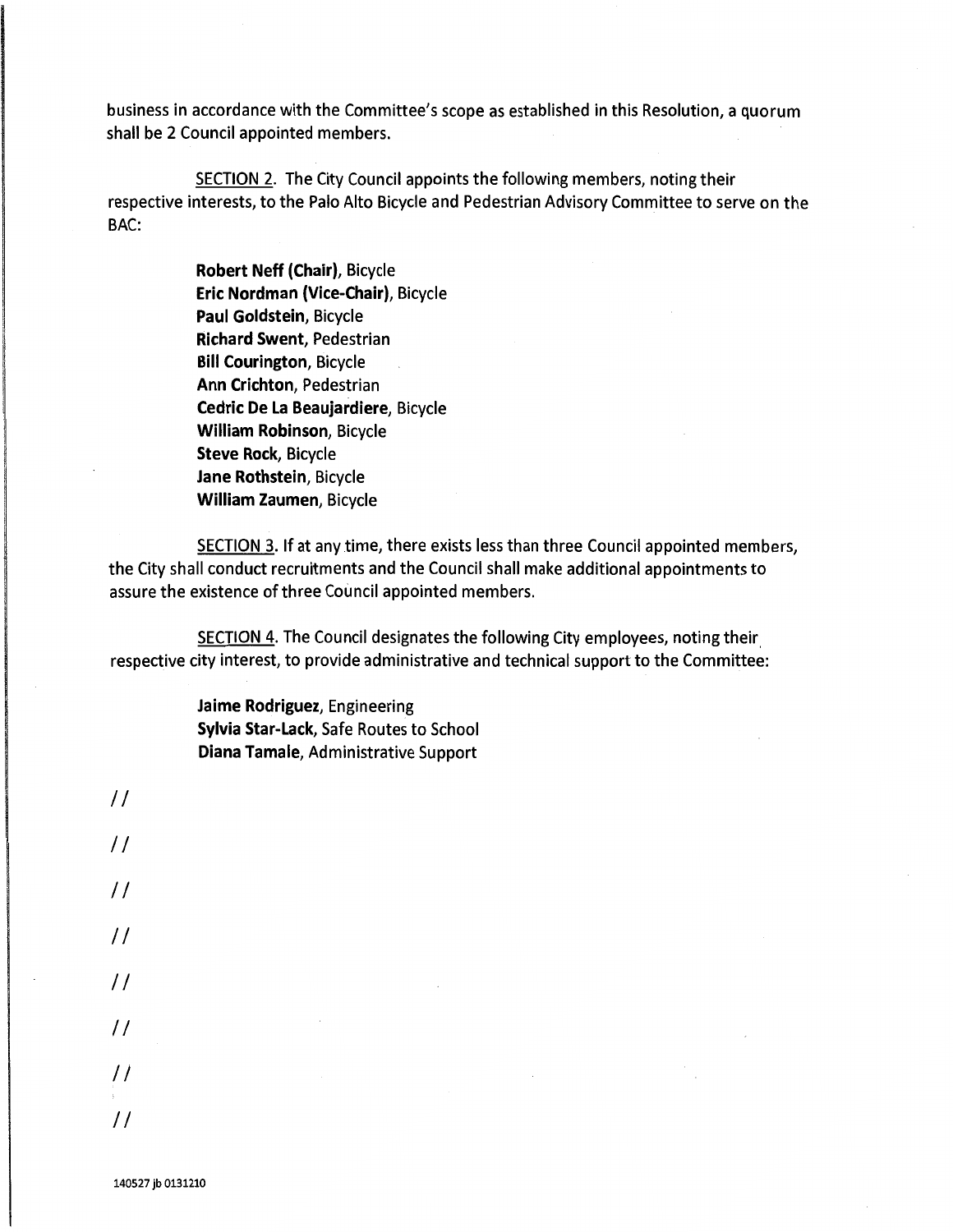SECTION 5. The Council finds that the adoption of this resolution does not meet the definition of a project under Public Resources Code Section 21065, thus, no environmental assessment under the California Environmental Quality Act is required.

#### INTRODUCED AND PASSED: June 16, 2014

AYES: BERMAN, BURT, HOLMAN, KLEIN, KNISS, PRICE, SCHARFF, SCHMID, SHEPHERD

NOES:

ABSENT:

ABSTENTIONS:

Allesi: ATTEST:<br>MONMA J. Drider

APPROVED AS TO FORM:

**Senior Assistant City Attorney** 

Mavór

**APPROVED:** 

of Planning and Community **Director** Environment

Director of Administrative Services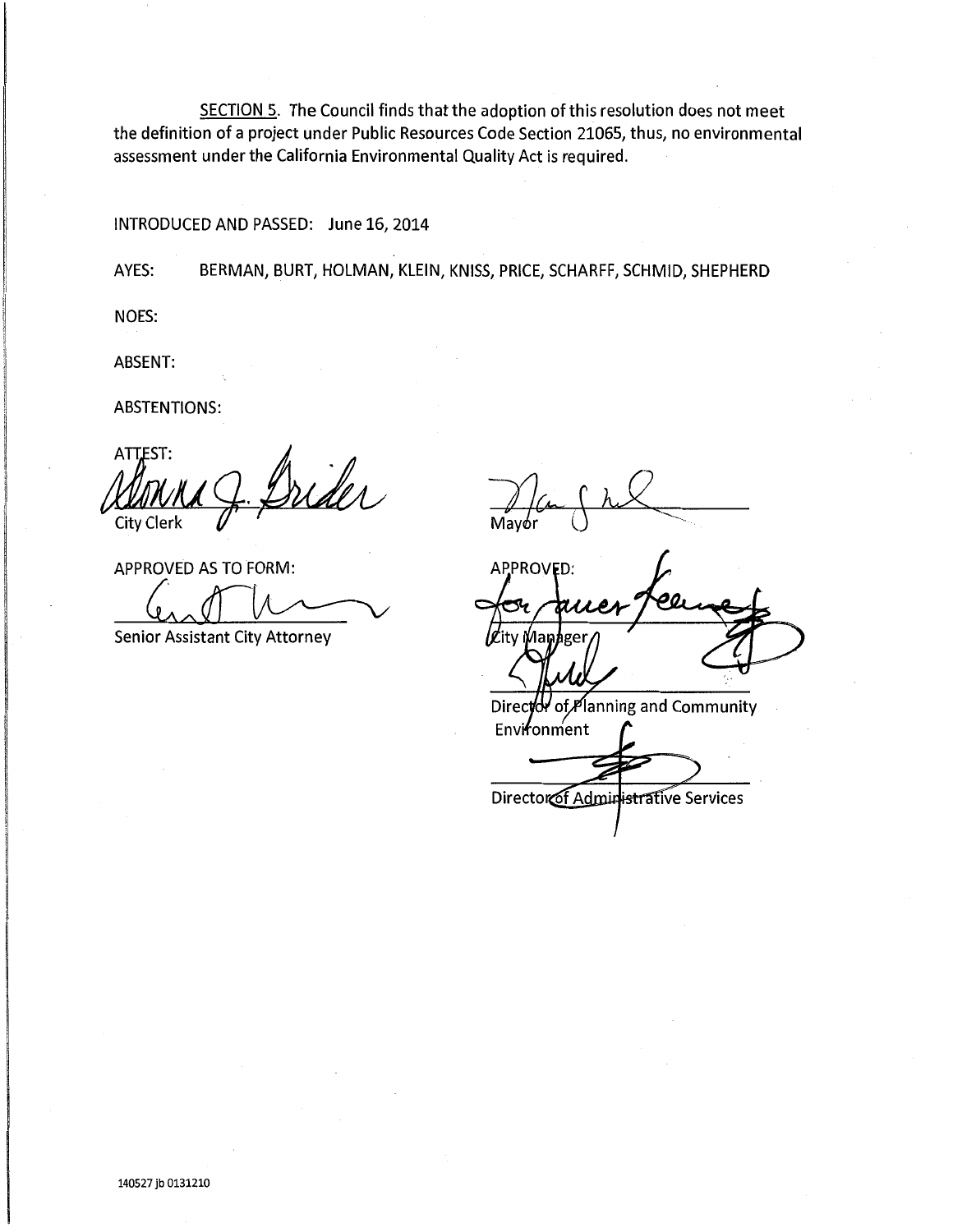#### **PALO ALTO PEDESTRIAN AND BICYCLE ADVISORY COMMITTEE Bylaws**

The Pedestrian and Bicycle Advisory Committee is a staff advisory Committee which reports to the Chief Transportation Official. The primary staff liaisons to the Committee are from the Transportation Division. Staff members from other departments of City government participate on an as needed basis.

#### **Section 1: Duties of the Committee**

The Committee's advisory function shall be to review all issues related to bicycling and pedestrian travel that fall within the subject areas of engineering, enforcement, education and encouragement. The types of activities include, but are not limited to the following:

- 1. Review and prioritize the City's annual Transportation Development Act (TDA) Article 3 list of projects and report the Committee's recommendations to the City Council.
- 2. Review and comment on the design of Capital Improvement Program projects, street improvements, traffic signal projects, parking facilities projects, etc. insofar as they relate to bicycling and pedestrian travel.
- 3. Assist in the development and implementation of the City's Bicycle and Pedestrian Transportation Plan.
- 4. Review and comment on changes and updates to the Palo Alto Comprehensive Plan, Zoning Ordinance, Municipal Code and other policy documents where they relate to bicycling and pedestrian travel.
- 5. Evaluate and make recommendations to City staff regarding the design standards for all bicycle and pedestrian facilities, and all roadway improvement projects insofar as they relate to bicycle and pedestrian travel.
- 6. Evaluate and make recommendations regarding bicycle and pedestrian transportation planning.
- 7. Work with staff to promote bicycling and walking as viable forms of transportation.
- 8. Assist in the development and dissemination of bicycle and pedestrian safety awareness and education materials to the community.
- 9. Serve as a liaison between the City and the community and community groups on issues related to bicycling and pedestrian travel.
- 10. Provide assistance and input to the Police Department on enforcement of Vehicle Code and Municipal Code ordinances, theft prevention, and legislation related to bicycling.
- 11. Review and comment on private development plans from the perspective of improving bicycle and/or pedestrian facility safety and access.
- 12. Identify safety concerns related to bicycle and pedestrian travel for consideration in future Capital Improvement Projects.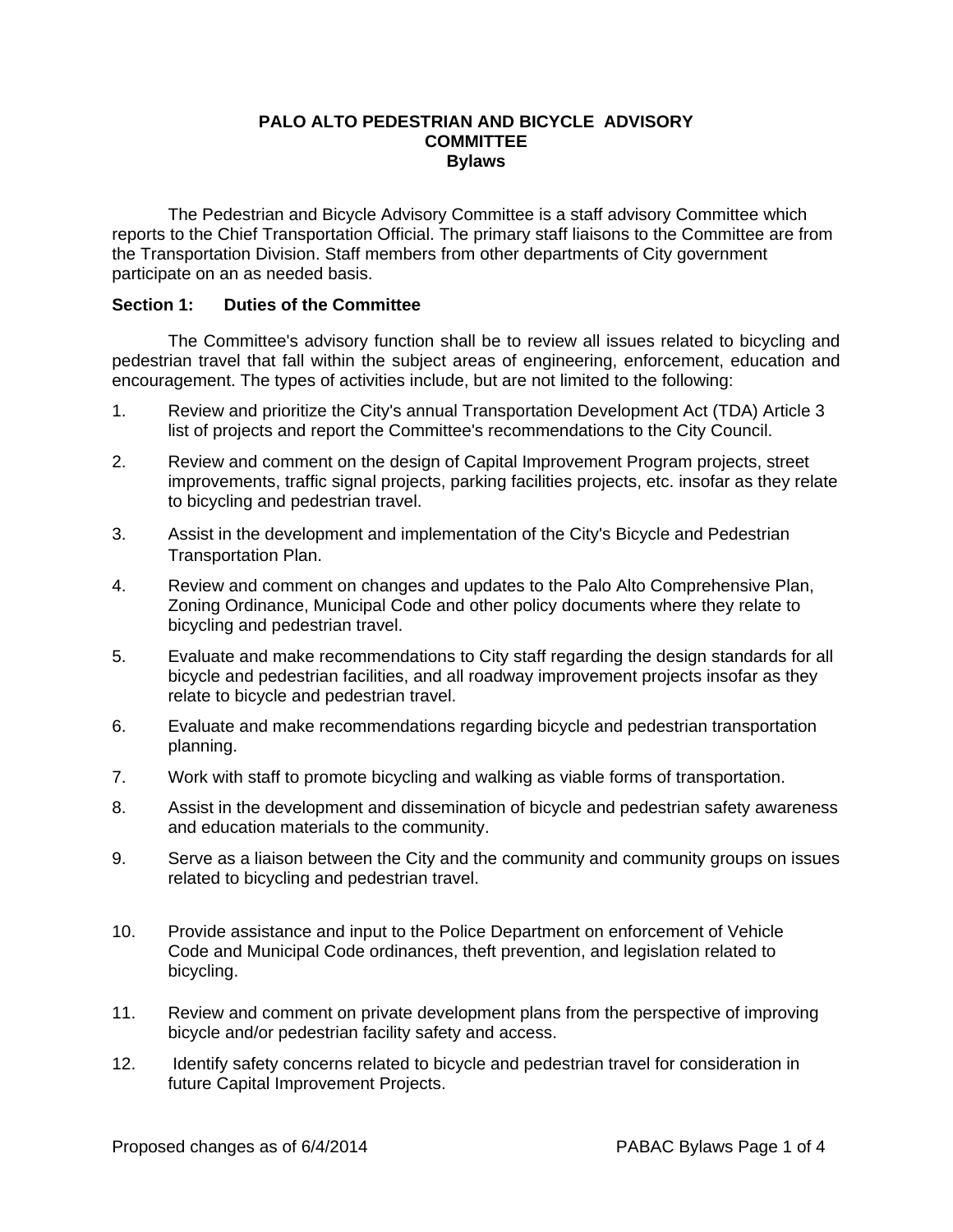- 13. Evaluate and recommend changes to reduce conflicts that arise when bicyclists and pedestrians share crossings, paths, tunnels and other facilities.
- 14. As may be requested by the City Council or the City Manager, provide advice on any matter pertaining to the purpose and duties of this Committee.
- 15. Review and comment on projects under the Transportation Management Act Program.

#### **Section 2: Officers**

The Committee shall elect a Chair and Vice Chair at the first meeting of the calendar year.

#### **Section 3 Membership**

Members of the Pedestrian and Bicycle Advisory Committee should have a strong interest in and enthusiasm for non-motorized transportation facilities, especially as these facilities affect the following groups: school-aged children, seniors, and those with accessibility needs. As needed, special representatives from the public schools or other agencies serving these groups may be nominated to the Committee.

There is no specific number of member seats or limit on membership. Membership is open to interested persons who walk or bicycle and live or work in Palo Alto or Stanford. To become a voting member, the candidate should attend 3 consecutive meetings (or must attend 3 of 4 consecutive meetings). Special representatives, such as high school students, City/School Traffic Safety Committee members, and Palo Alto Unified School District representatives, may become voting members immediately upon a vote of the members.

#### **Section 4 Meetings**

Regular meetings of the Committee shall be held on the first Tuesday of the month at such times as the Committee may agree upon.

Special meetings of the full Committee may be scheduled as needed by the Chair. The Chair may also appoint special sub-Committees as required to study particular issues and report back to the full Committee.

To the extent that PABAC is requested to review any projects under the Transportation Management Act Program, a quorum shall consist of a majority of the membership of the commission and at least two council-appointed members. Any such review shall occur at a publicly noticed meeting and shall comply with the Brown Act.

Meetings will be held monthly except in July or December.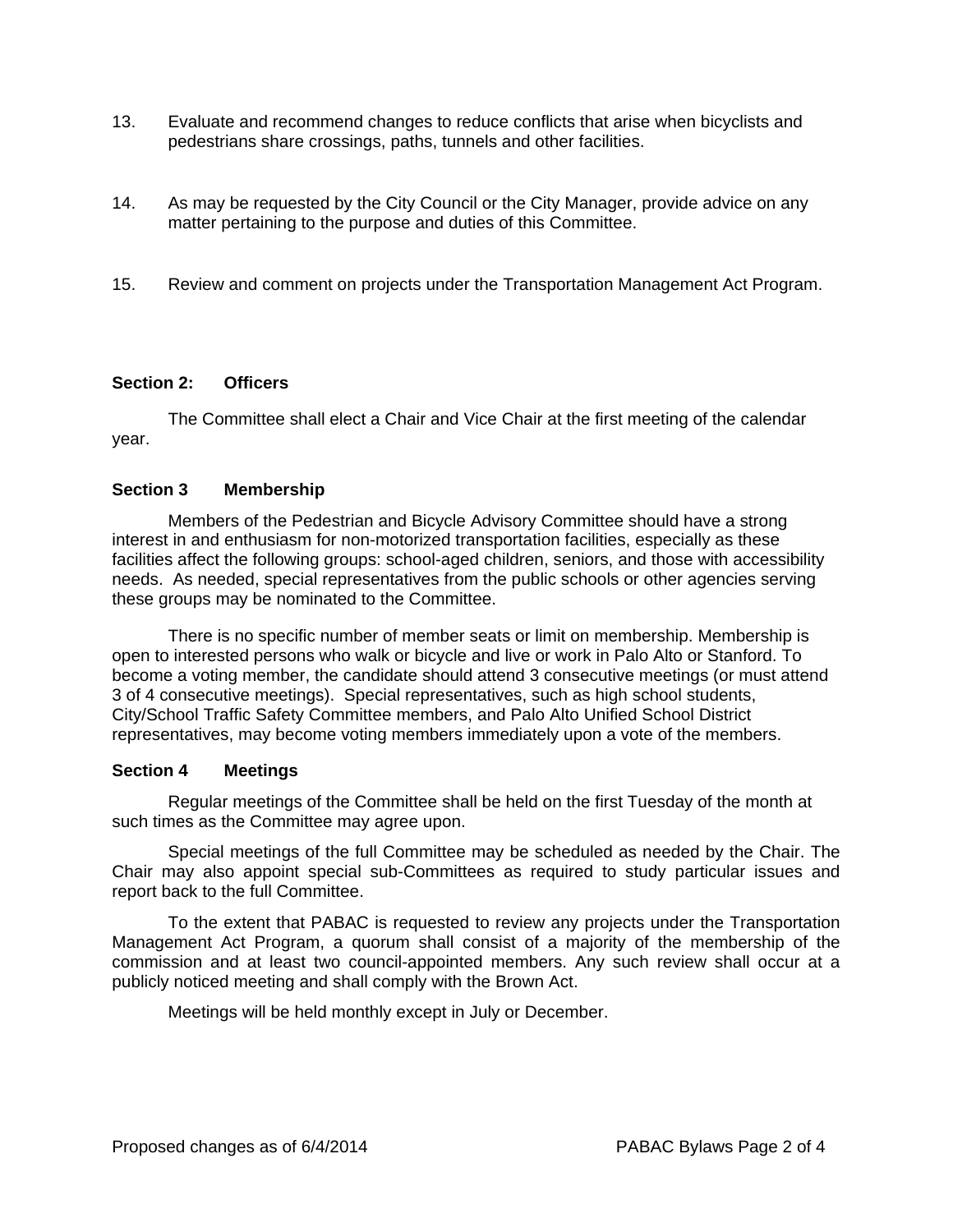#### **Section 5 Quorum**

A majority of the membership of the Committee and at least two (2) council appointed members constitutes a quorum for conducting business. Decisions of the Committee shall be made by a majority vote of the members present at such meetings.

#### **Section 6 Attendance**

Members are expected to maintain a regular attendance record. Members missing 4 meetings within a 6 month period will be removed from the active membership roster. Membership can be reestablished as described in section 3.An effort should be made by members to contact staff or the Chair prior to a meeting they cannot attend.

### **Section 7 Conduct of Meetings**

The Chairperson or Vice Chairperson, shall take the chair at the time designated for the start of the meeting and shall call the meeting to order.

Any member of the Committee or member of the public wishing to address the Committee shall first be recognized by the presiding officer. No person, other than the person having the floor, shall enter into any discussion without being recognized by the presiding officer.

The Committee may, by a majority vote of its members, adopt or amend its procedural rules to be followed during meetings.

### **Section 8: Staff Responsibilities**

The level of staff assistance provided to the Committee by a member of the Transportation Division staff is categorized as liaison in nature and may consist of the following duties:

- 1. Schedule meetings and arrange meeting space
- 2. Assist chair in preparation of agenda
- 3. Distribute the agenda packet to members via email and make the agenda available to the public via the City website.
- 4. Prepare and/or distribute "action minutes" of meeting proceedings
- 5. Attend regular Committee meetings to represent the Traffic Engineering and Safe Routes to School Program units
- 6. Identify and inform the Committee of projects and other programs that will occur during the year that relate to bicycling and are appropriate for review by the **Committee**
- 7. Facilitate transmission of Committee's concerns to the City Manager and City Council